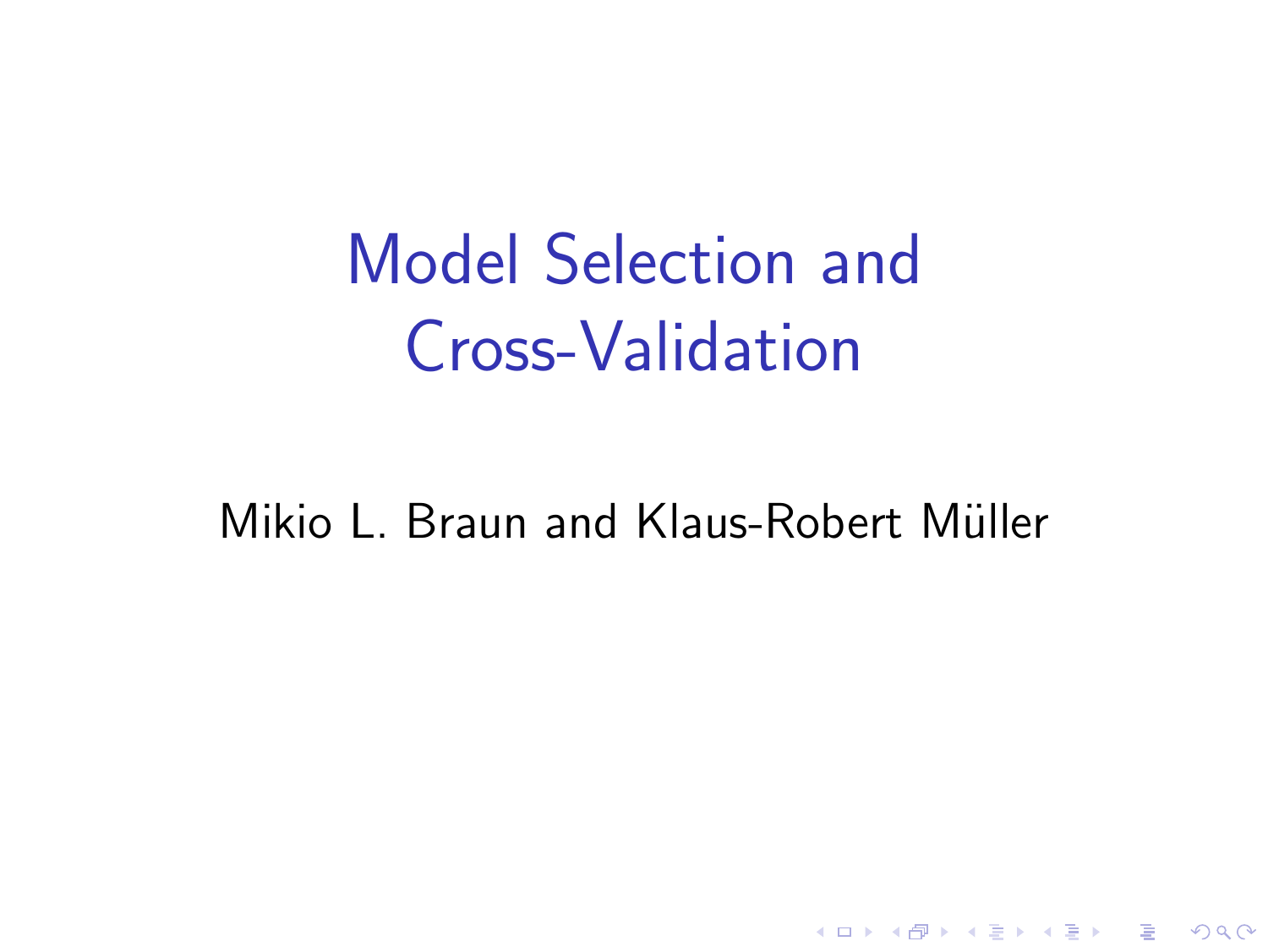## Choosing Free Parameters

Many learning algorithms have "free parameters", for example

- $\triangleright$  Regularization constants
- $\triangleright$  Selection of basis functions / kernels
- $\triangleright$  preprocessing

Choosing such parameters based on the training error alone will usually not work, because more complex models will invariably lead to smaller training error.

**K ロ ▶ K @ ▶ K 할 X X 할 X 및 할 X X Q Q O**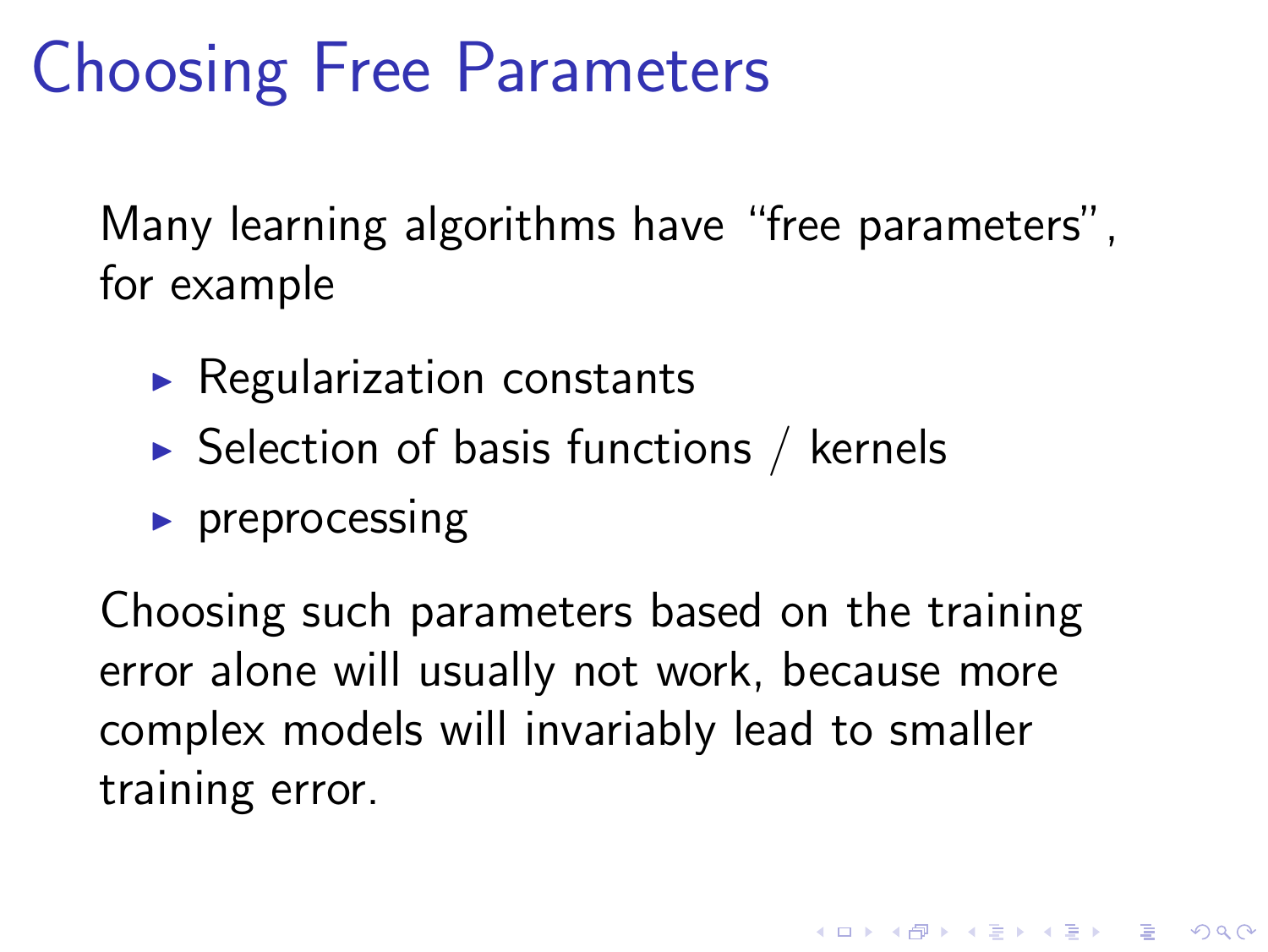For example, if we fit with polynomials of degree  $d$ , the fit error will decrease monotonically.

(plot)

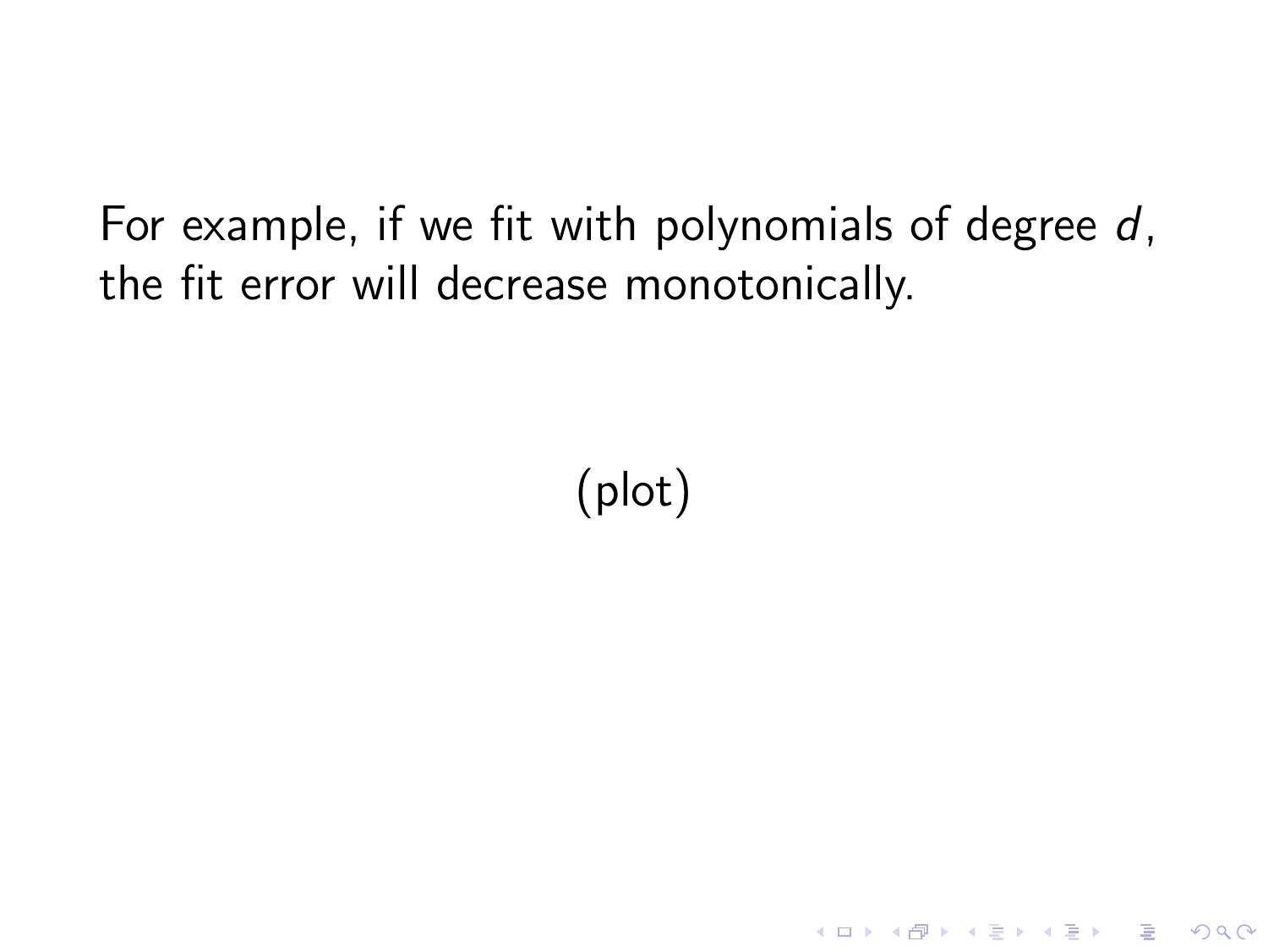Therefore, we need a reliable measure, to estimate the expected risk

**KORK ERKER ADAM ADA** 

In the following:

- $\triangleright$  cross-validation
- $\blacktriangleright$  correction terms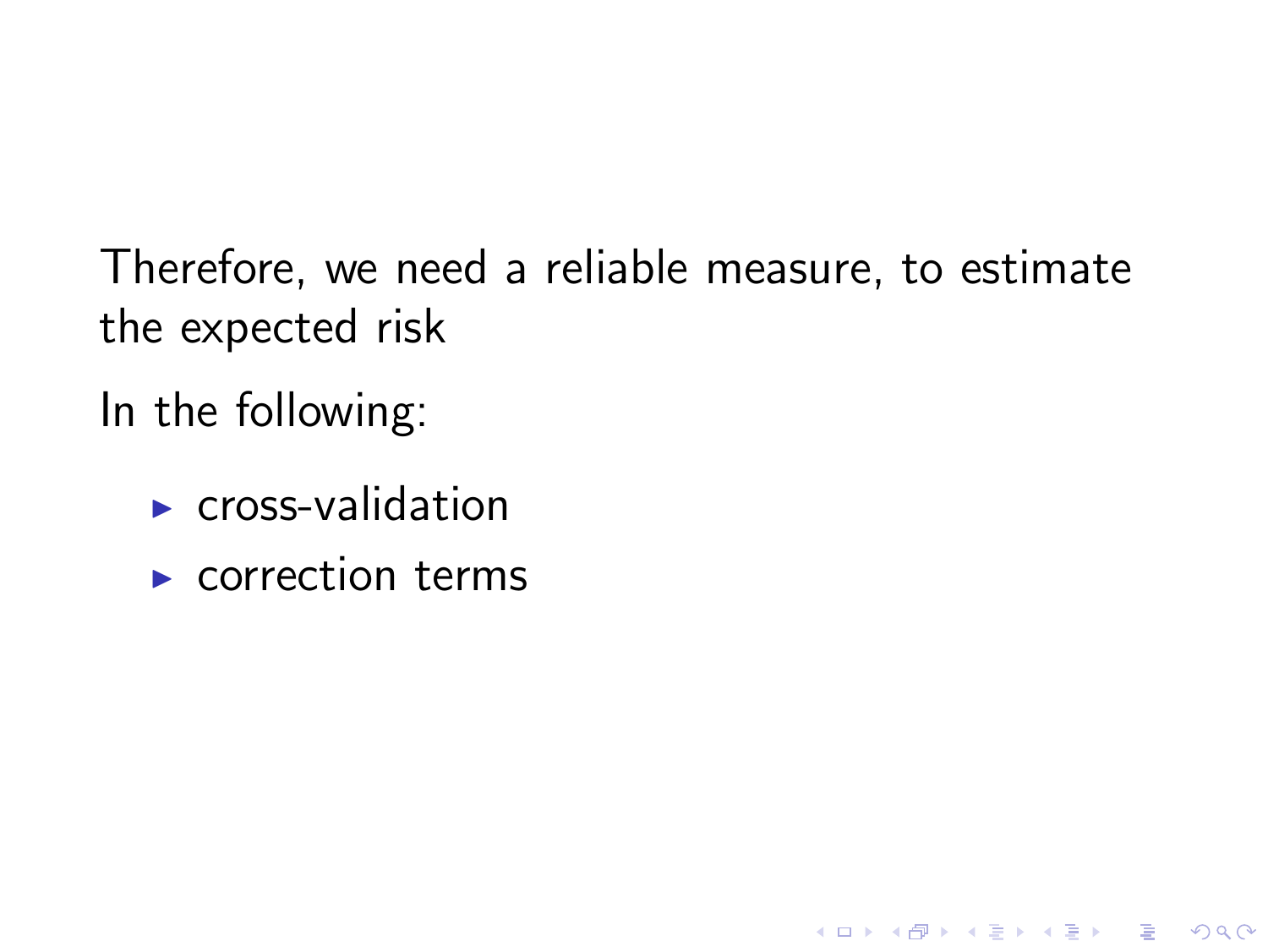## Overfitting from a Statistical Perspective

The main problem is, abstractly speaking, that in general

$$
\min_{h\in\mathcal{H}}\frac{1}{n}\sum_{i=1}^n h(X_i)< E(h(X)).
$$

K ロ ▶ K @ ▶ K 할 > K 할 > 1 할 > 1 이익어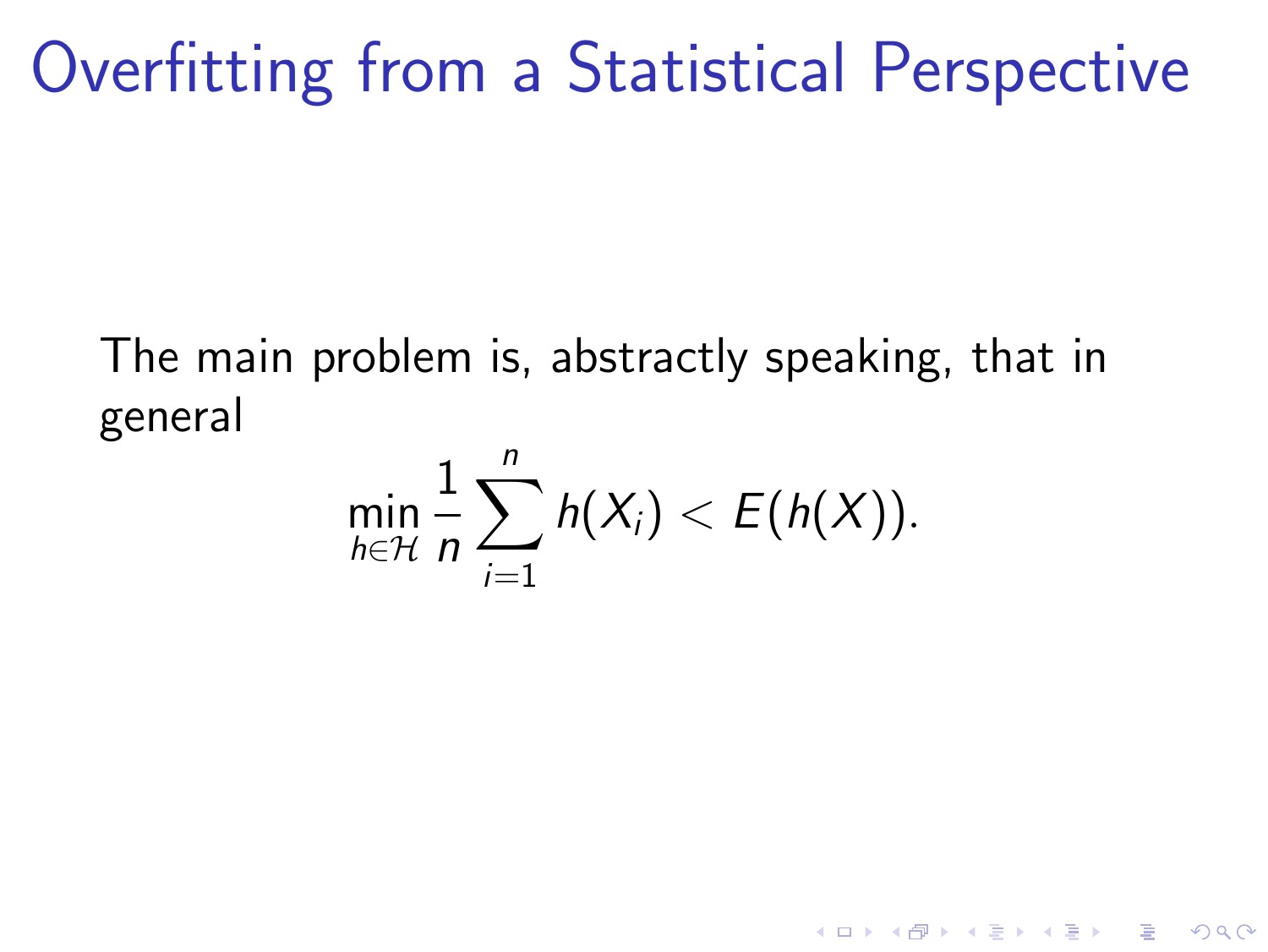Based on the specific realization, the inequality does not have to hold, but

$$
\min_{h \in \mathcal{H}} \frac{1}{n} \sum_{i=1}^n h(X_i) \leq \frac{1}{n} \sum_{i=1}^n h(X_i)
$$

for each  $h \in \mathcal{H}$ , and therefore

$$
\lim_{n\to\infty}\min_{h\in\mathcal{H}}\frac{1}{n}\sum_{i=1}^n h(X_i)\leq E(h(X)).
$$

K ロ > K @ > K 할 > K 할 > → 할 → ⊙ Q Q\*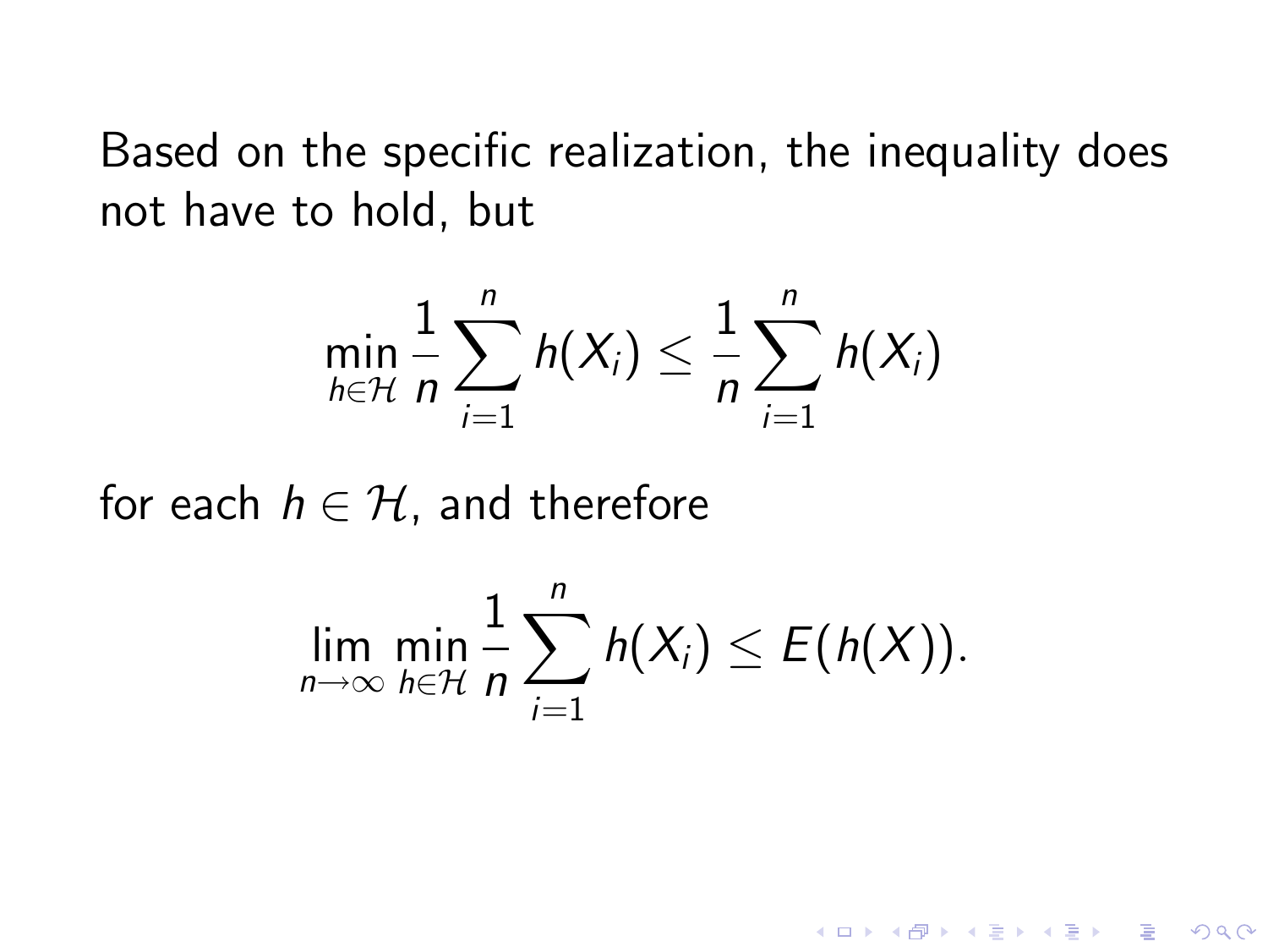Consider identical dice.

Assume you suspect that the dice are loaded and you want to select the one giving the smallest number of pits.

You try each dice once and take the one with the smallest result. But all dice are equal.

**KORK ERKER ADAM ADA**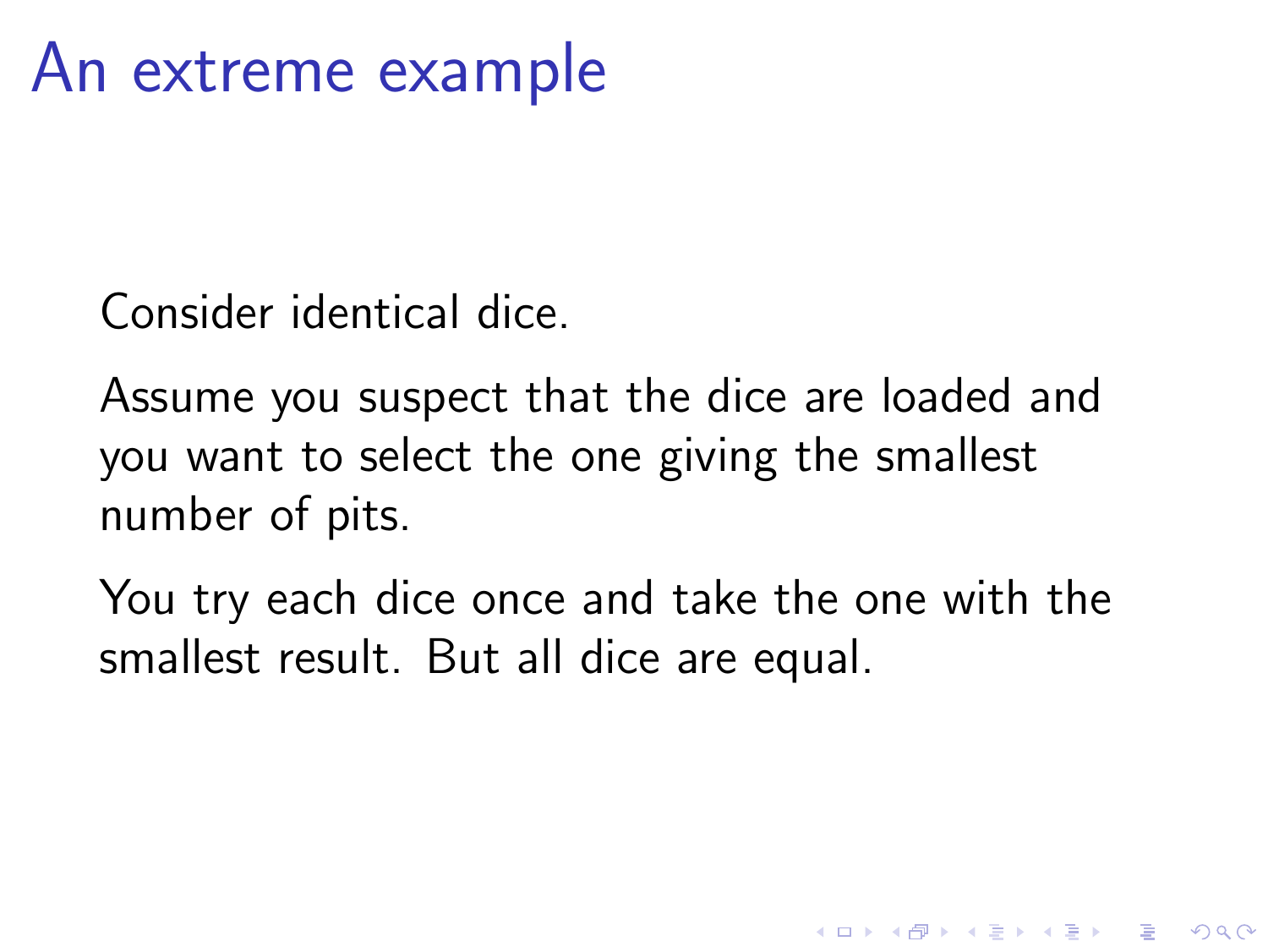## Test Sets

The expected risk can be estimated reliably on an independent sample:

You train on  $X_1, Y_1, \ldots, X_n, Y_n$  and get f, and then compute

$$
\hat{\mathcal{R}}'(f)=\frac{1}{m}\sum_{i=1}^m L(f(X_i'),Y_i').
$$

Where  $X_1'$  $Y'_1, Y'_1$  $\gamma_1',\ldots,\mathcal{X}'_m,\mathcal{Y}'_m$  are i.i.d. samples from the same distribution as the  $X_i, \, Y_i.$ 

You can always obtain an independent sample by splitting your data set!

**KORKAR KERKER EL VOLO**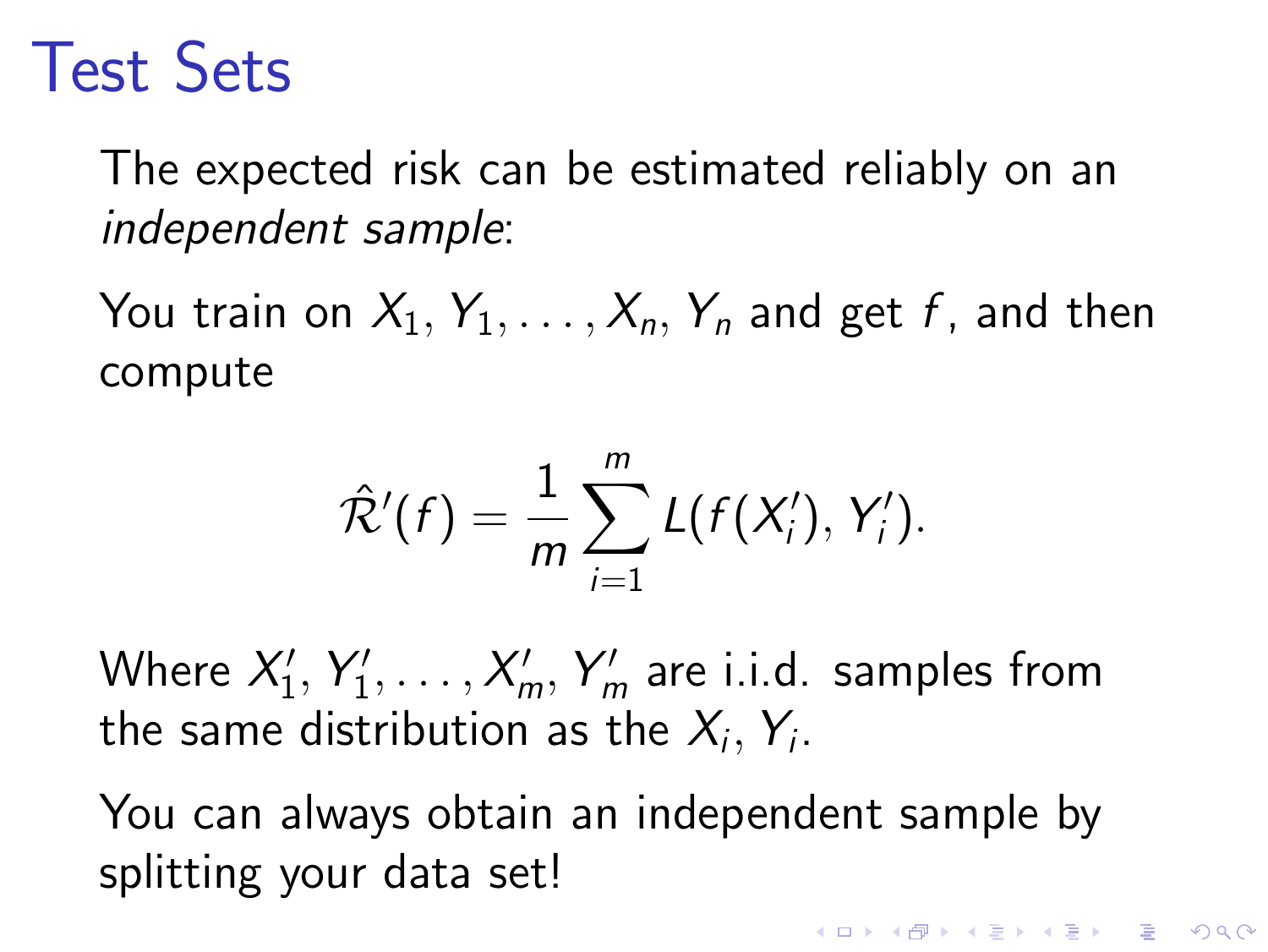$k$ -fold cross-validation (cv) is a method to estimate suitable values for free parameters of a learning method.

It is in general quite computationally intensive and does not work well for small data sets (up to a few hundred points).

4 0 > 4 4 + 4 3 + 4 3 + 5 + 9 4 0 +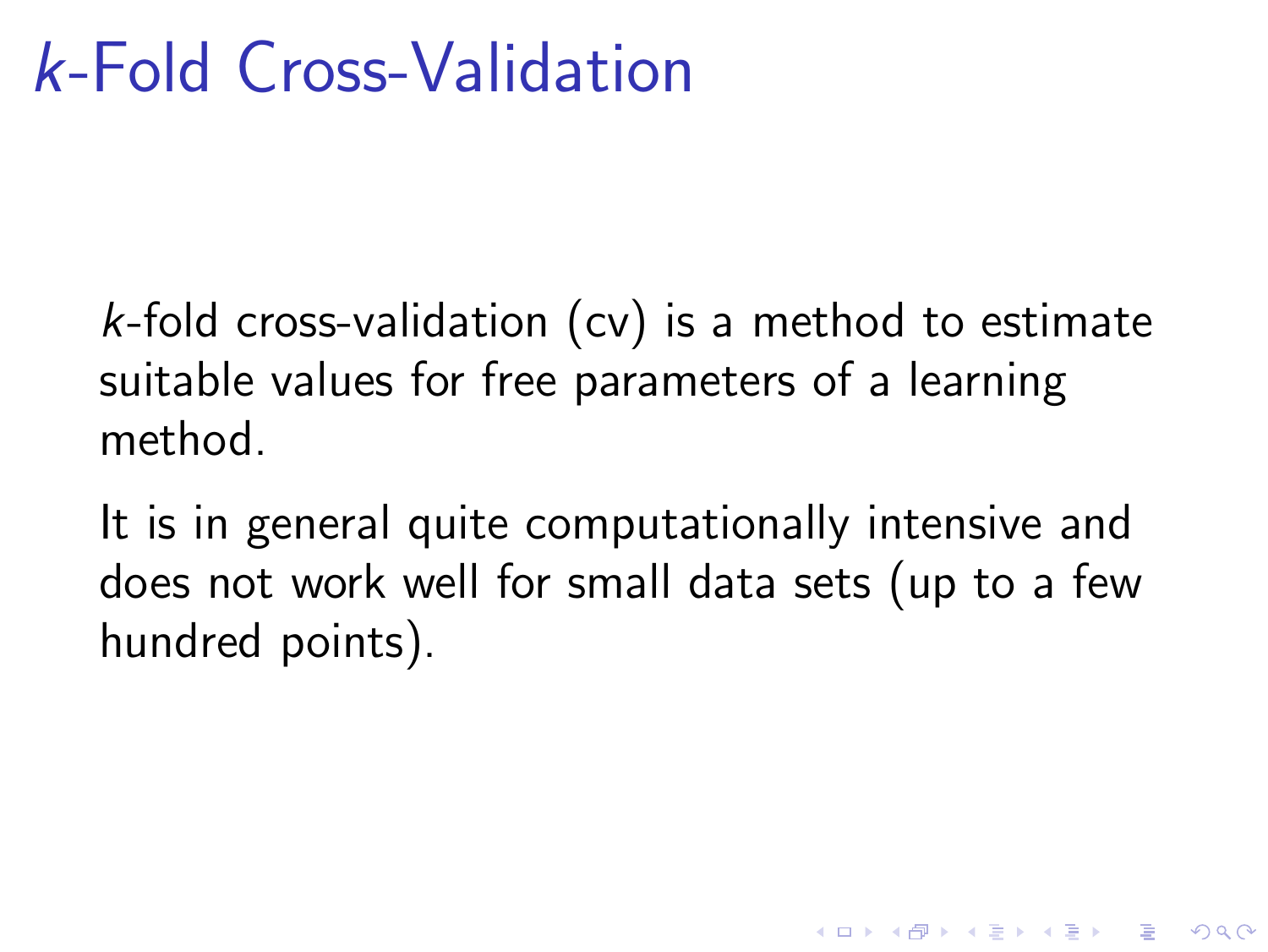## k-Fold Cross-Validation

Split a data set k times (for example  $k = 5$ ):

1 2 3 4 5

For a fixed choice of parameters, iterate  $k$  times: Train on  $k - 1$  parts, and evaluate on the remaining part:



 $\Omega$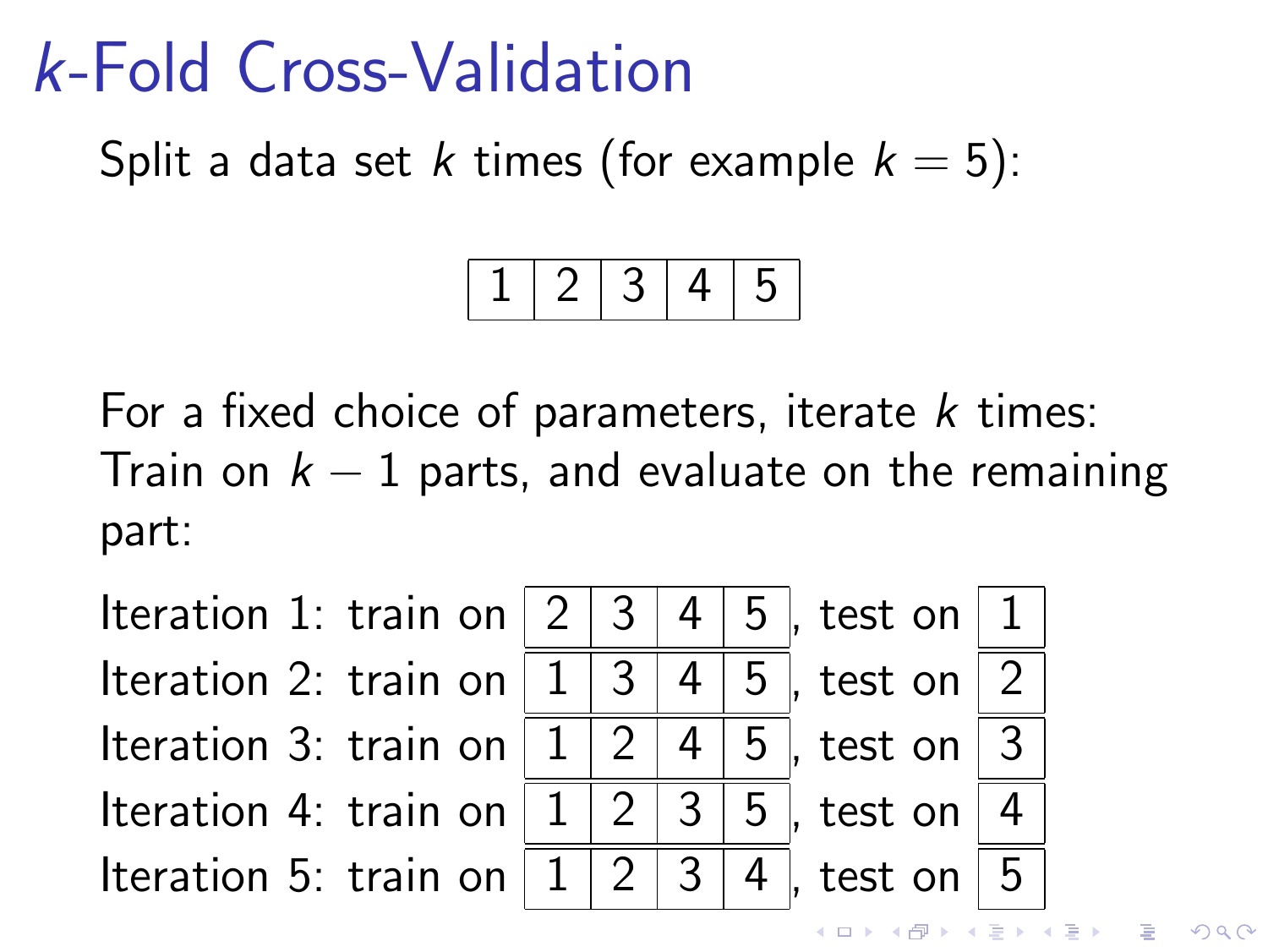## k-Fold Cross-Validation

You obtain  $k$  estimates  $\hat{\mathcal{R}}_1,\ldots,\hat{\mathcal{R}}_k$  for each possible parameter choice.

Repeat the procedure for a number of choices and choose the one with the smallest estimated risk (on average, median, etc.)

4 0 > 4 4 + 4 3 + 4 3 + 5 + 9 4 0 +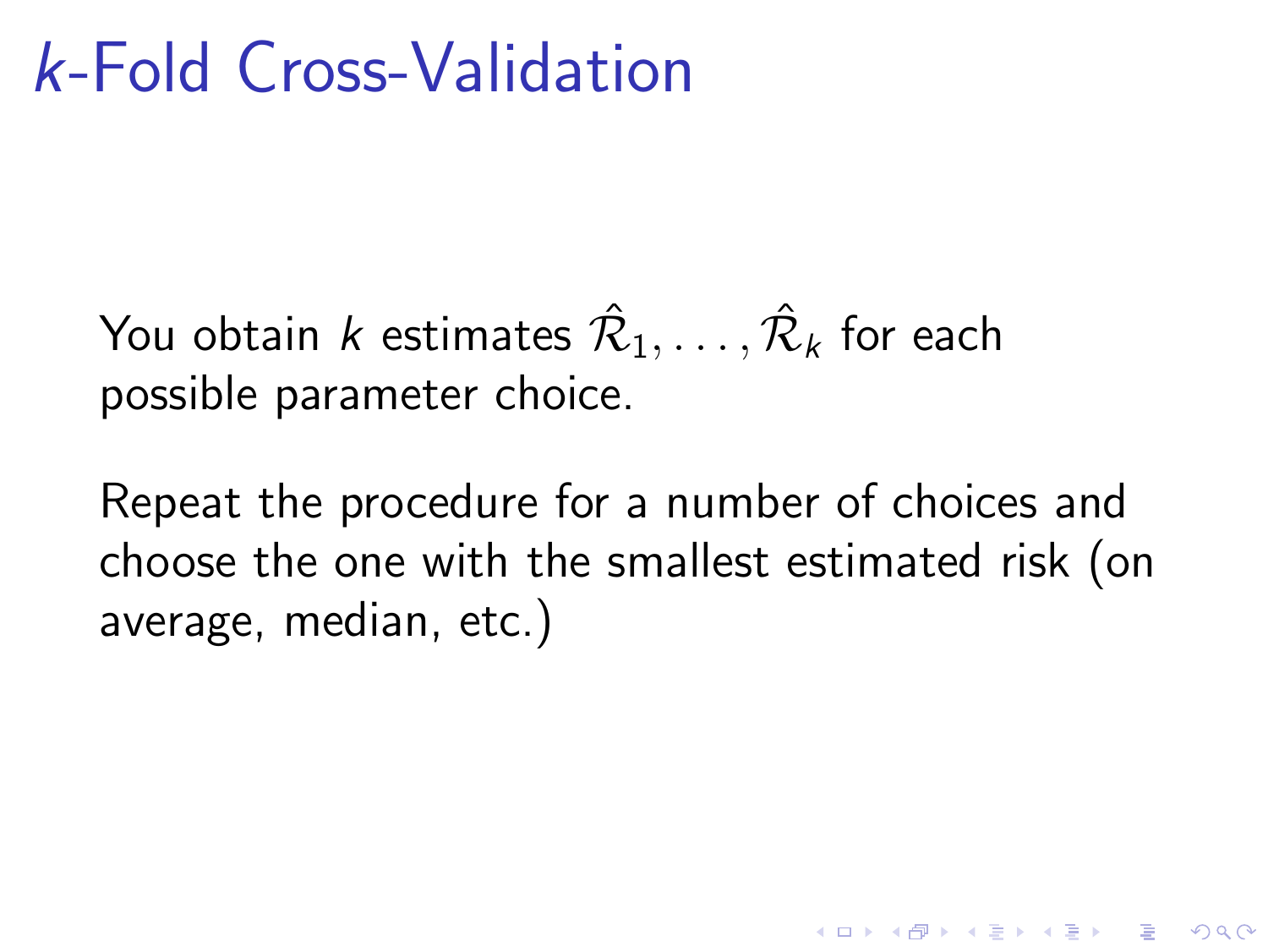### Issues with cross-validation

Note that the CV test error is again too optimistic. As a general rule:

> Risk estimates are only reliable if no selection based on the estimates have been performed!

 $\rightsquigarrow$  For assessment of the selected models, we need a further validation set.

**KOD KAR KED KED E YORA**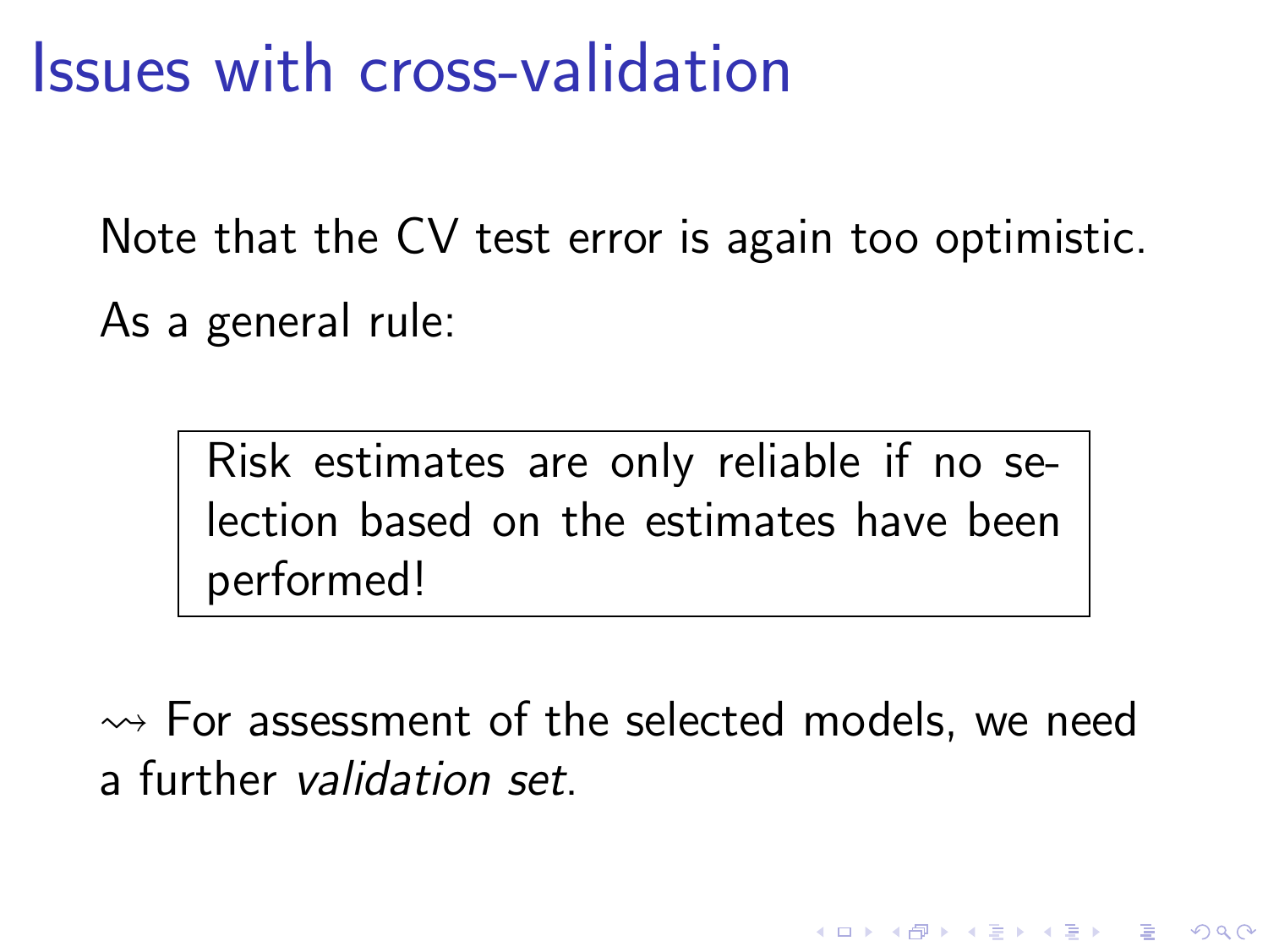## Issues with CV: computational demands

- $\triangleright$  Note that for each parameter candidate, you have to train and evaluate  $k$  times.
- $\triangleright$  CV scales exponentially with the number of free parameters if you perform simple grid search.
- $\triangleright$  For some algorithms, it is possible to compute leave-one-out cross-validation (i.e.  $k = n$ ) more efficiently.

**KORK ERKER ADAM ADA**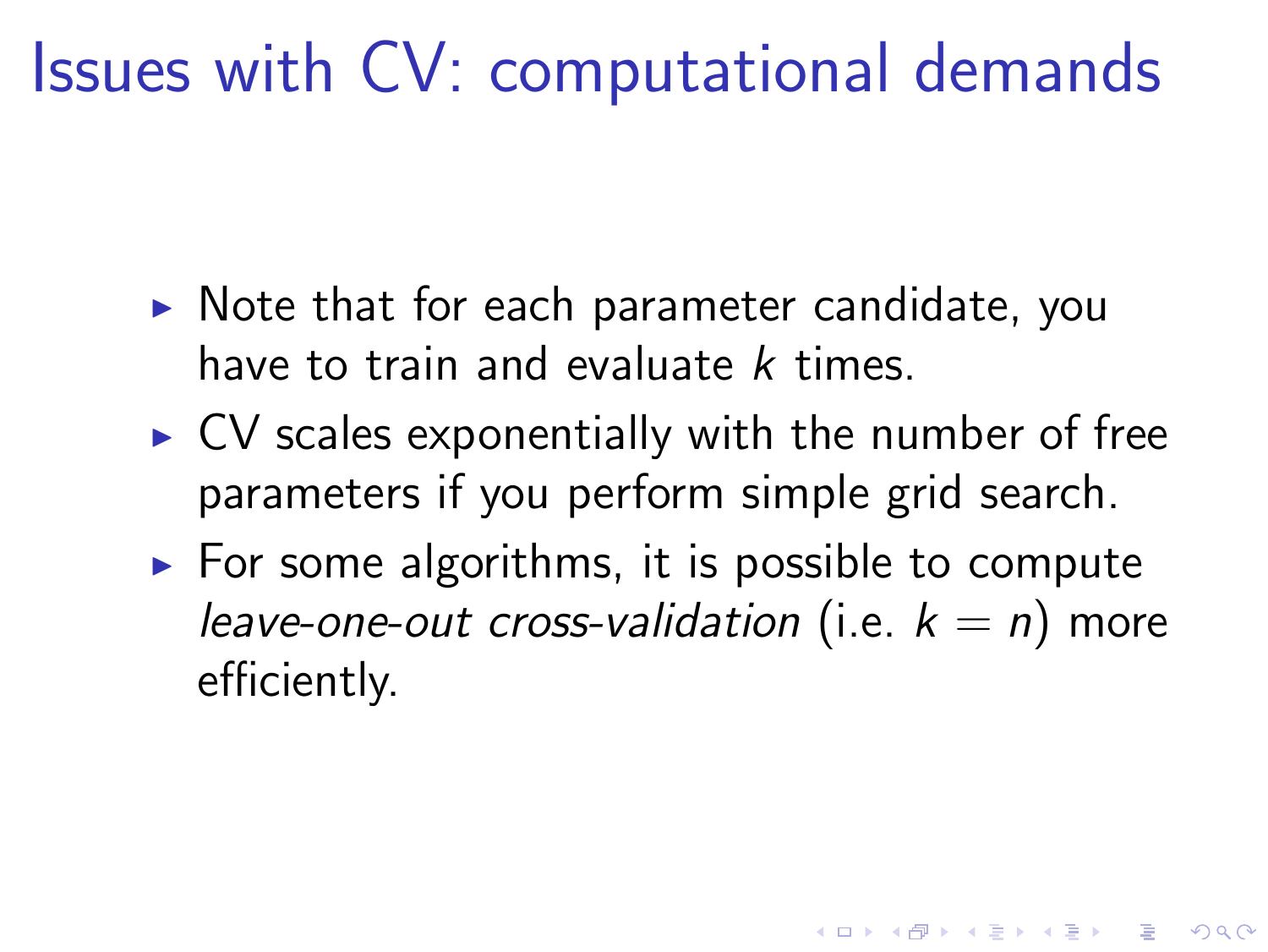## Issues with CV: choice of k

- $\triangleright$  For small k, the training set is much smaller than the original data set. Therefore, the test error is biased (meaning that it's expectation is not the real test error)
- For large k, the bias becomes small (for  $k = n$ , the estimator is asymptotically unbiased), but the test error has a high variance, because the error is estimated from only a few points.
- $\blacktriangleright$  Typically, on chooses k somewhere between 5 and 10.

**KORKAR KERKER EL VOLO**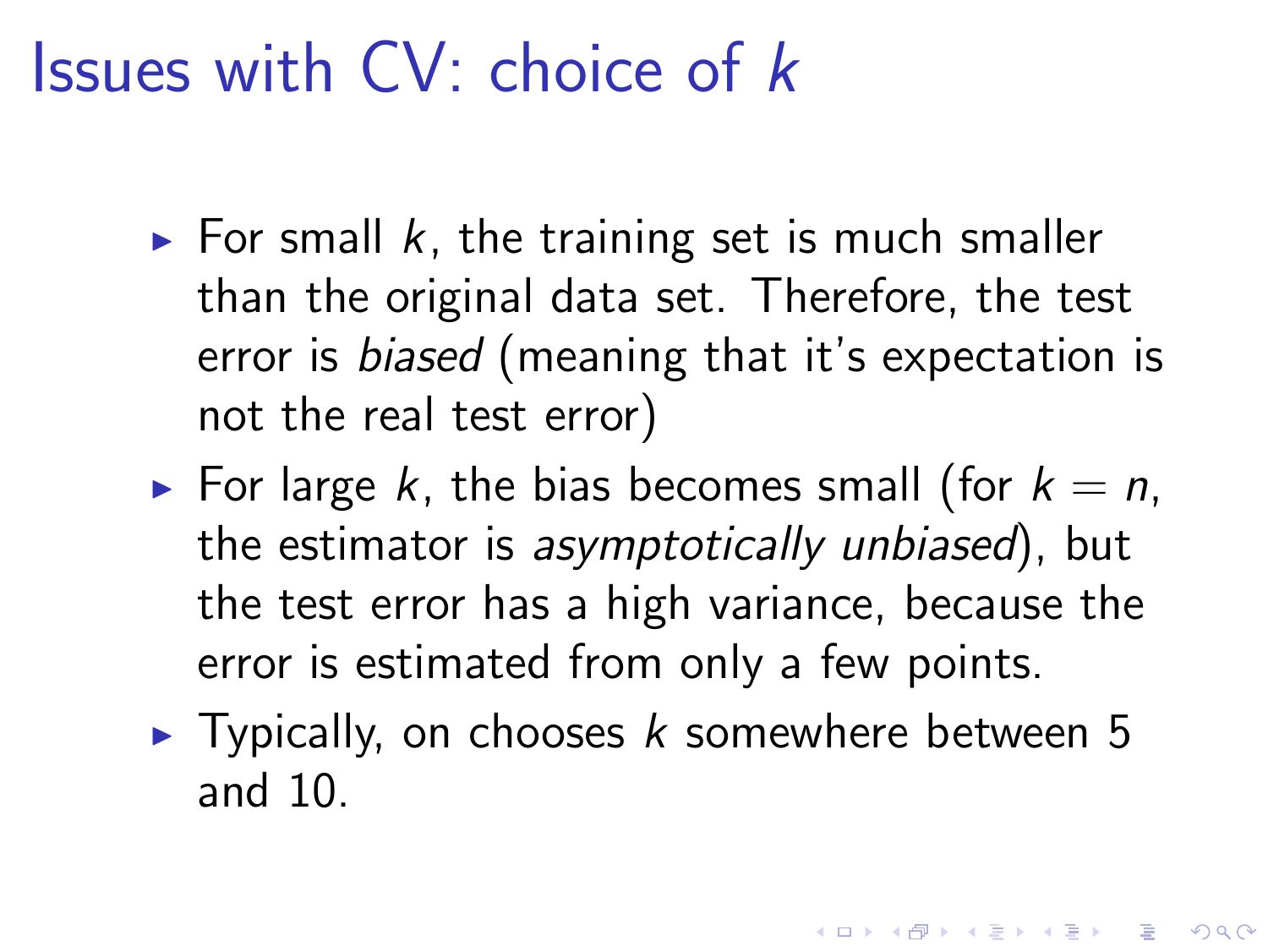## A Final Word on Preprocessings

The rule that the risk estimates are only reliable if no selection is performed based on the risk also extends to preprocessings:

> Risk estimates are only reliable if the information in the test data set has not been used in any way.

This in particular includes preprocessing such as denoising.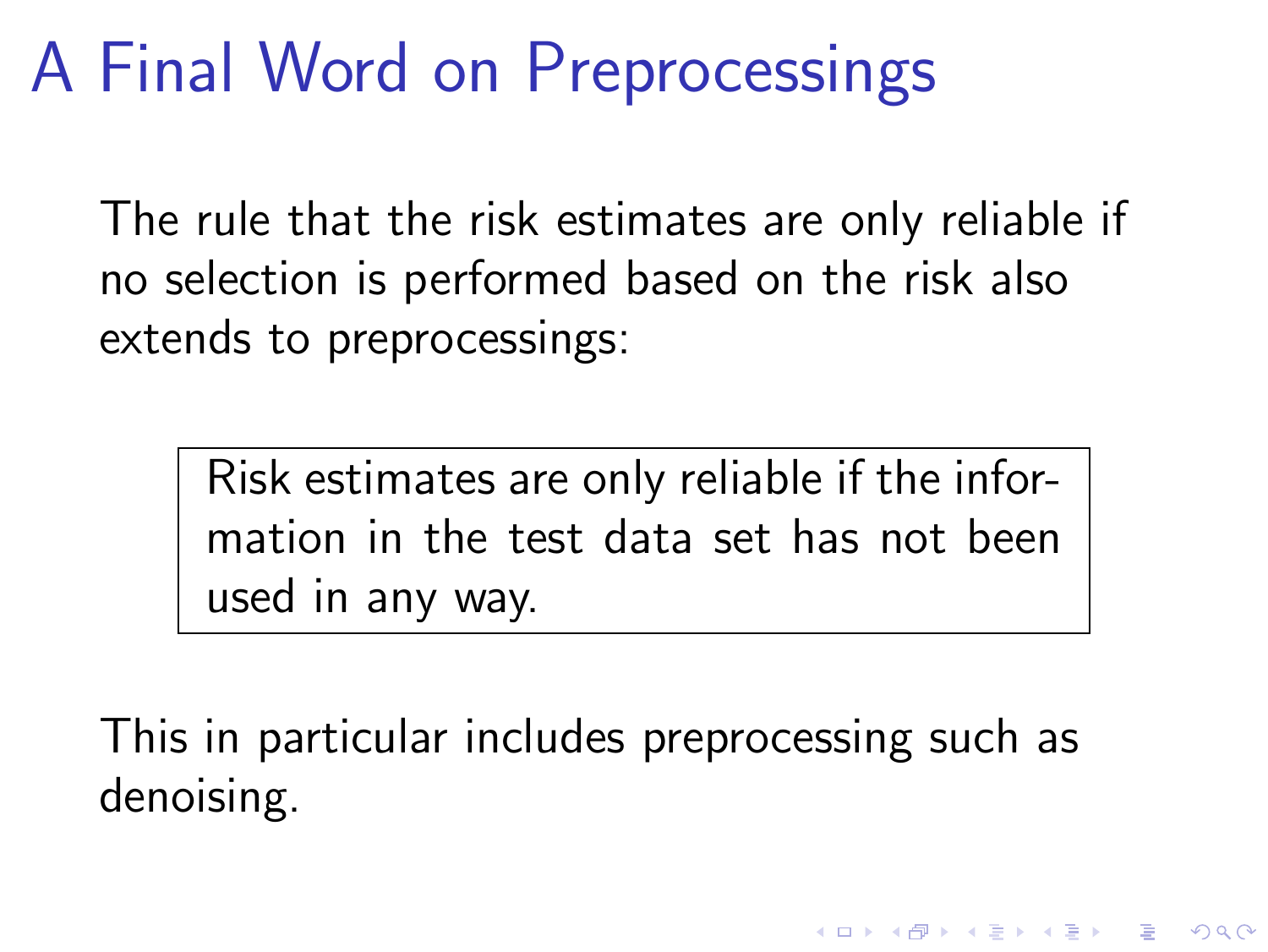### **WRONG**

- $\blacktriangleright$  Denoise whole data set
- $\triangleright$  Split data set to perform cross-validation

**CORRECT** 

 $\blacktriangleright$  ...

 $\blacktriangleright$  ...

- $\triangleright$  Split data set to perform cross-validation
- $\triangleright$  Denoise training set
- $\blacktriangleright$  Learn classifier
- $\triangleright$  For prediction, denoise test set using the same parameters as on the training set

 $\blacktriangleright$  Predict on denoised data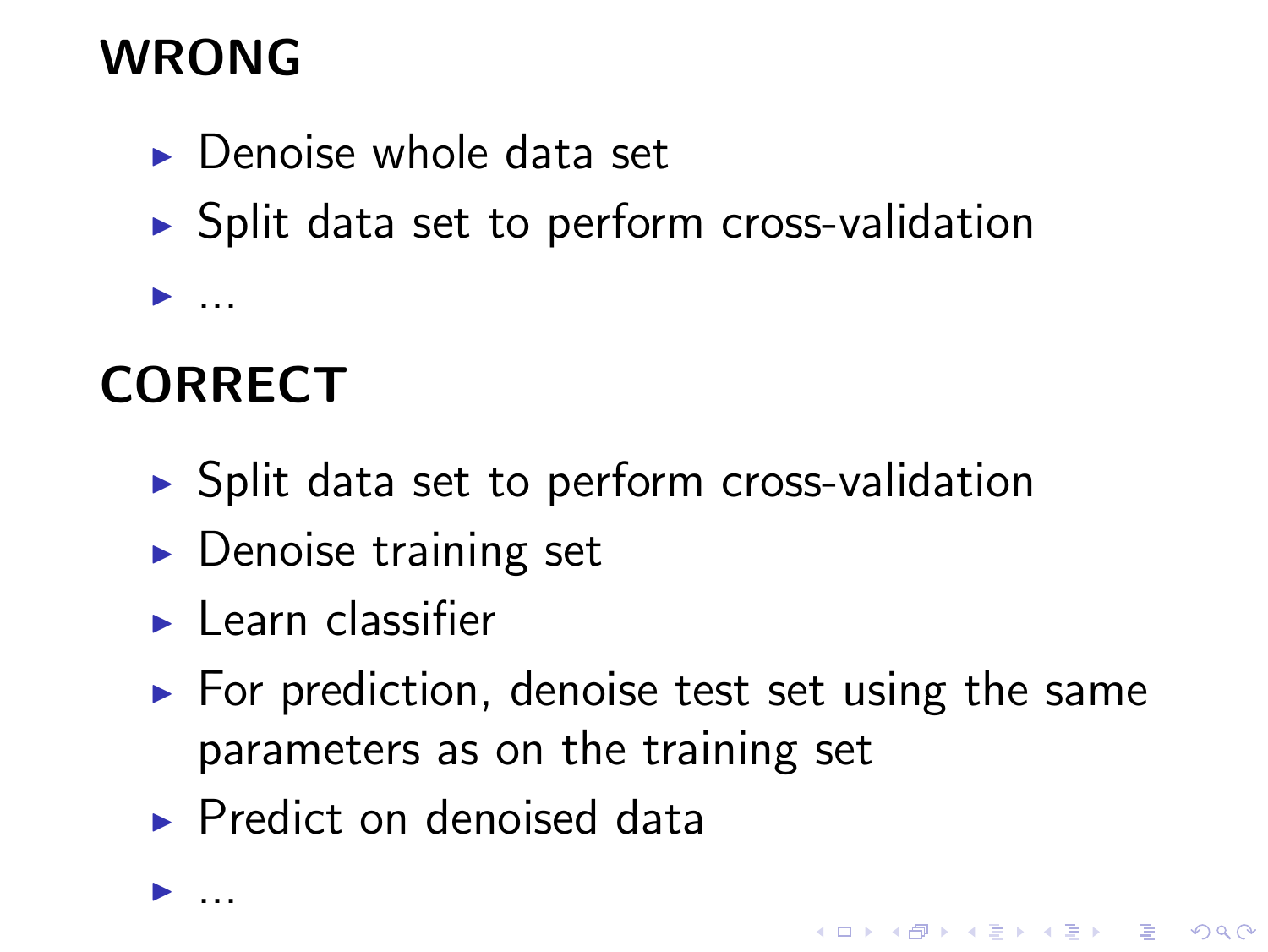## Correcting the Prediction Error

- $\triangleright$  We'll assume for now, that the  $x_1, \ldots, x_n$  are fixed, and only the  $Y_1, \ldots, Y_n$  have noise.
- $\triangleright$  We also consider the quadratic loss only for now.
- In this setting, the difference between training and test error can be analyzed much better.

K ロ ▶ K @ ▶ K 할 ▶ K 할 ▶ 이 할 → 9 Q @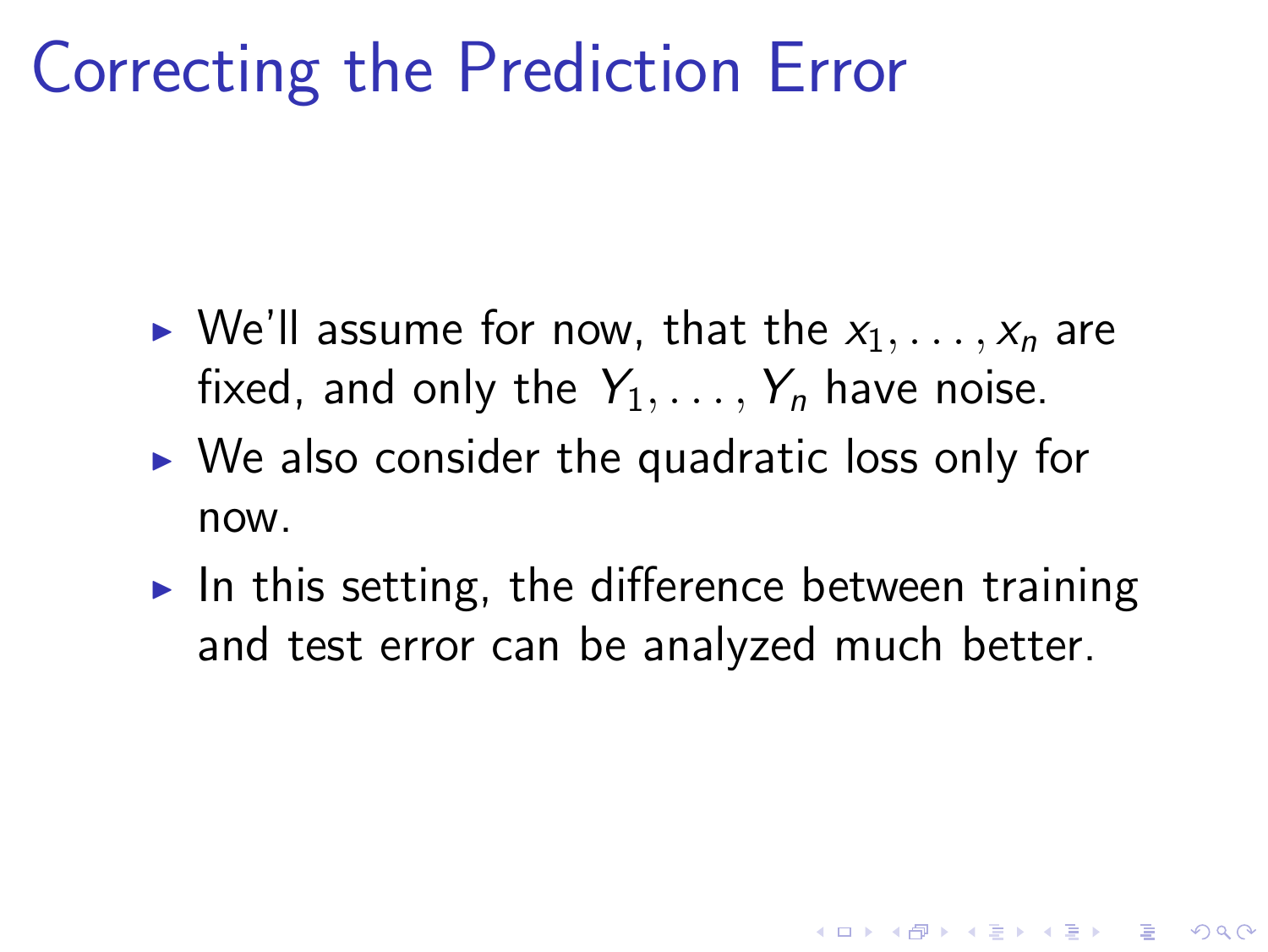We are interested in comparing the two quantities:

 $\blacktriangleright$  The expected test error:

$$
E(\hat{\mathcal{R}}'(\hat{f})) = E\left[\frac{1}{n}\sum_{i=1}^n (Y'_i - \hat{f}(x_i))^2\right]
$$

where the  $Y_i'$  $\gamma'_{i}$  is another independent sample of labels. Note that  $\hat{f}$  depends on all the  $X_i,Y_i,$ but not on the  $Y_i'$  $\frac{\eta}{i}$ .

 $\blacktriangleright$  The expected training error:

$$
E(\hat{\mathcal{R}}(\hat{f})) = E\left[\frac{1}{n}\sum_{i=1} (Y_i - \hat{f}(x_i))^2\right]
$$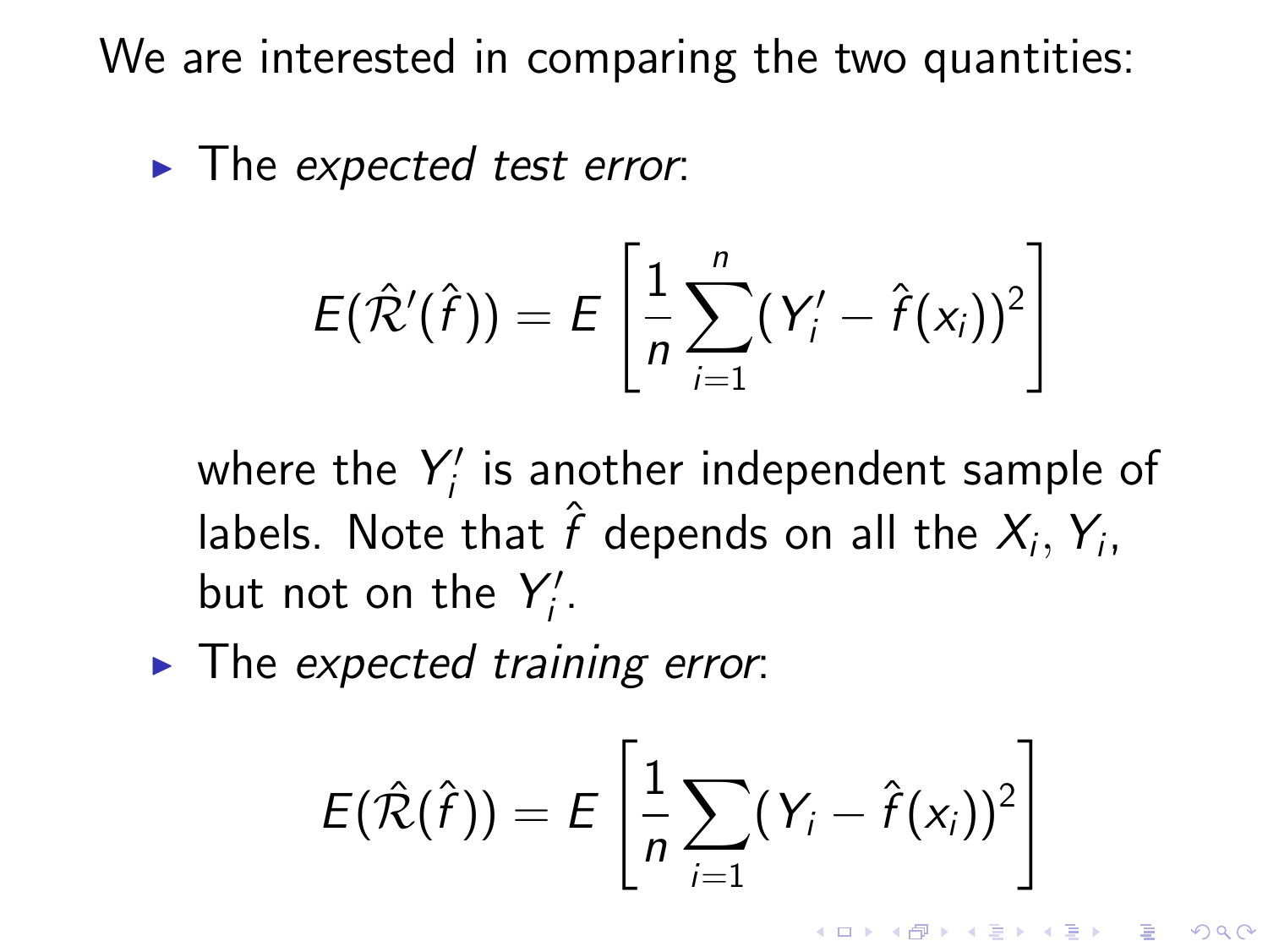## Optimism of the Training Error

The *optimism op* is defined as

$$
op = E(\hat{\mathcal{R}}'(\hat{f})) - E(\hat{\mathcal{R}}(\hat{f})).
$$

It holds that

$$
op = \frac{2}{n} \sum_{i=1}^n Cov(Y_i, \hat{f}(x_i)).
$$

K ロ ▶ K @ ▶ K 할 ▶ K 할 ▶ 이 할 → 9 Q @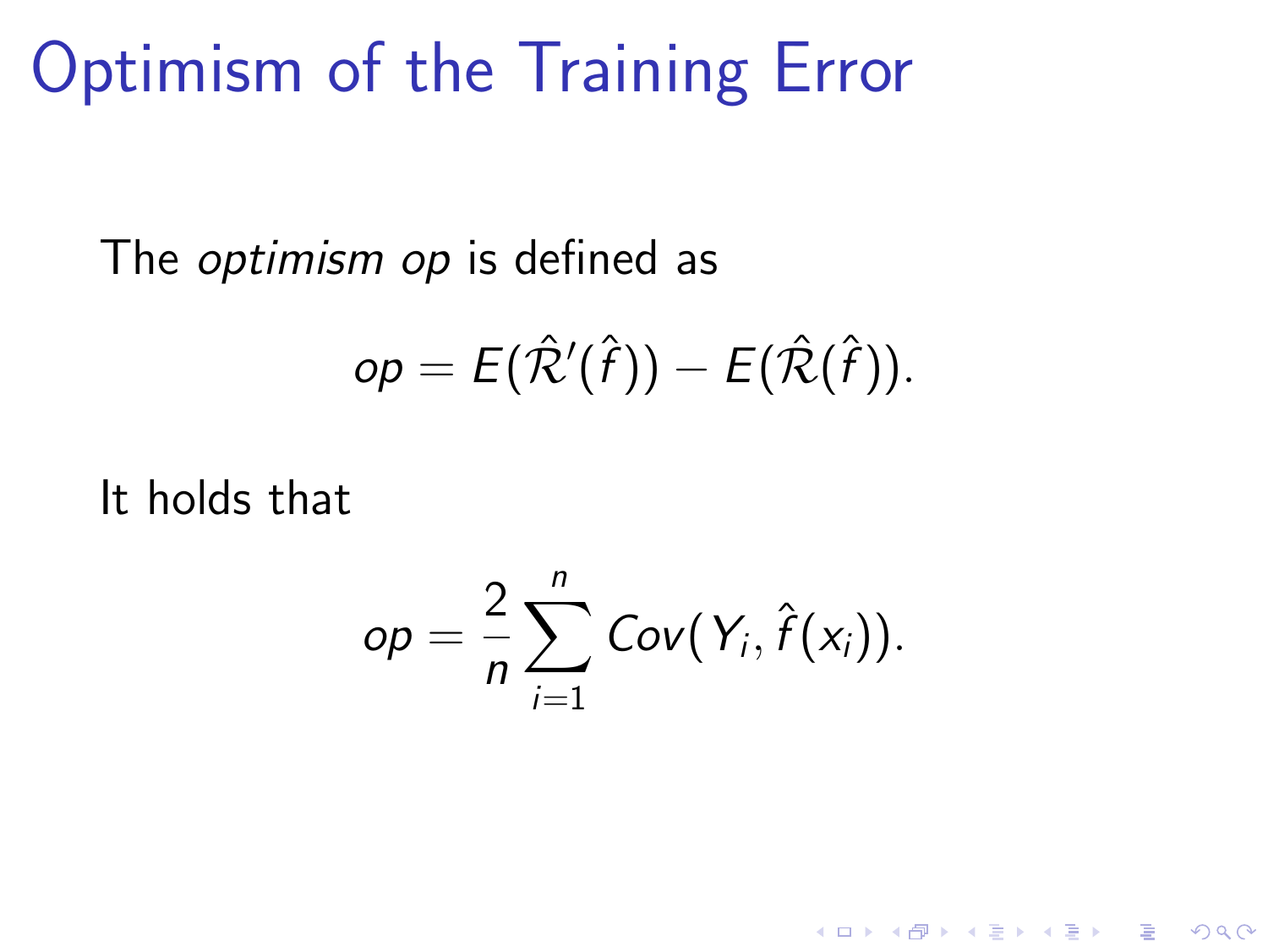## Proof

#### It holds that

$$
op = \frac{1}{n} \sum_{i=1}^{n} E\left[ (Y'_i - \hat{f}(x_i))^2 - (Y_i - \hat{f}(x_i))^2 \right].
$$

We first consider the term in the expectation:

$$
(Y'_{i} - \hat{f}(x_{i}))^{2} - (Y_{i} - \hat{f}(x_{i}))^{2} =
$$
  
\n
$$
Y'^{2}_{i} - 2Y'_{i}\hat{f}(x_{i}) + \hat{f}^{2}(x_{i}) - Y^{2}_{i} + 2Y_{i}\hat{f}(x_{i}) - \hat{f}^{2}(x_{i}),
$$

K □ ▶ K @ ▶ K 할 X K 할 X T 할 X 1 9 Q Q \*

and the  $\hat{f}^2(x_i)$  terms cancel out.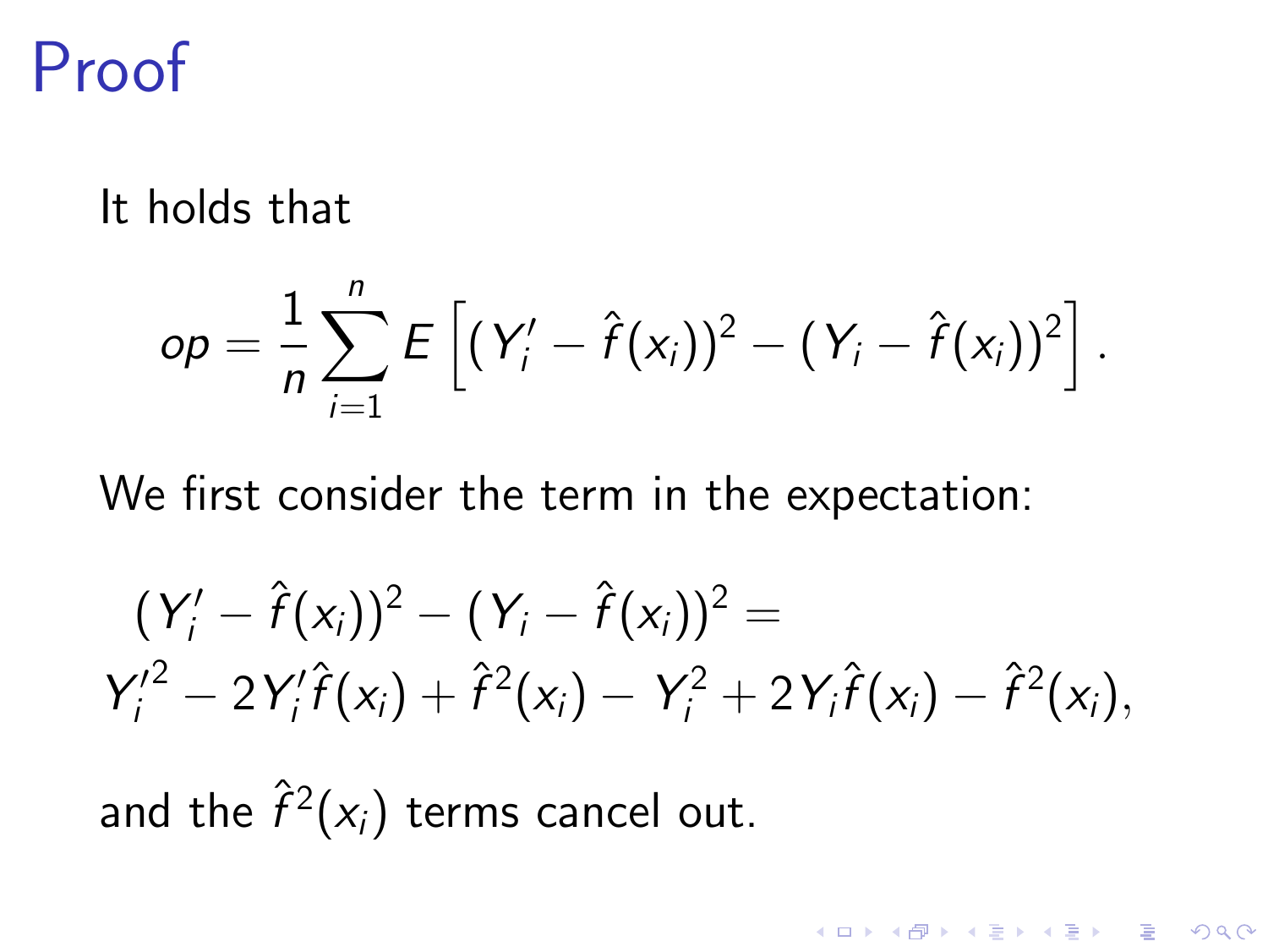Next, we take the expectation

 $\Box$ 

$$
E(Y_i'^2) - 2E(Y_i'\hat{f}(x_i)) - E(Y_i^2) + 2E(Y_i\hat{f}(x_i)).
$$

Now, note that  $Y_i'$  $\gamma_i'$  and  $\gamma_i$  have the same distribution, therefore  $E(Y_i)$ i <sup>2</sup>) =  $E(Y_i^2)$  $\binom{2}{i}$ . Furthermore,  $E(Y_i)$  $\zeta_i'\hat{f}(x_i))=E(Y_i')$  $\hat{f}_i^{\prime})E(\hat{f}(x_i))$ , because f does not depend on the  $Y_i'$  $\frac{\prime\prime}{\prime}$  .

$$
= 2E(Y_i\hat{f}(x_i)) - 2E(Y_i)E(\hat{f}(x_i)) + E(Y_i^2) - E(Y_i^2) = 2Cov(Y_i, \hat{f}(x_i)).
$$

**KOD KAR KED KED E YORA**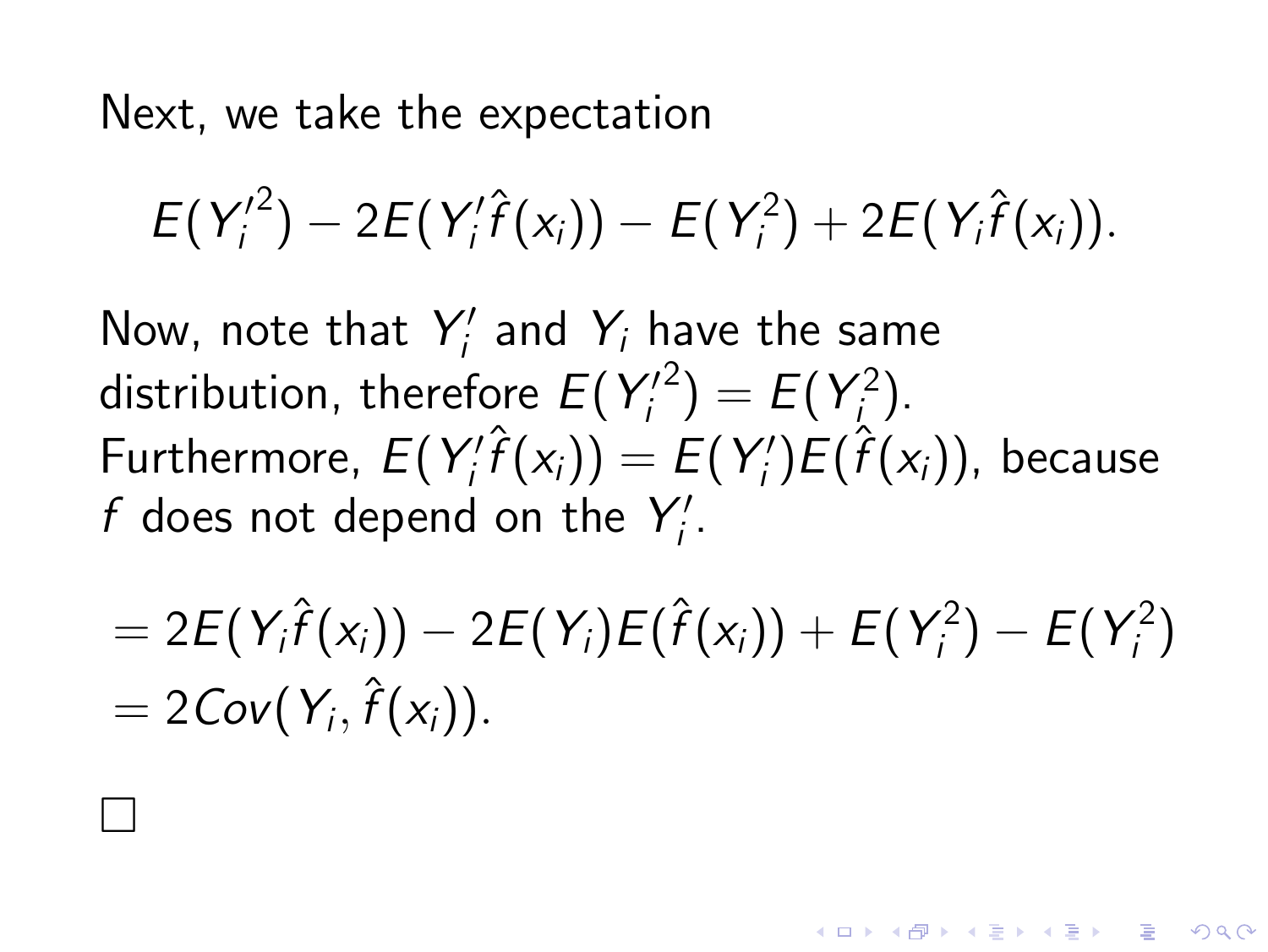In summary,

expected test error  $=$ expected training error  $+\,\frac{2}{\,}$ n  $\sum$ n  $i=1$  $Cov(Y_i, \hat{f}(x_i)).$ 

The stronger the dependency between  $\hat{f}(\mathsf{x}_i)$  and  $\mathsf{Y}_i,$ the stronger the optimism of the training error.

4 0 > 4 4 + 4 3 + 4 3 + 5 + 9 4 0 +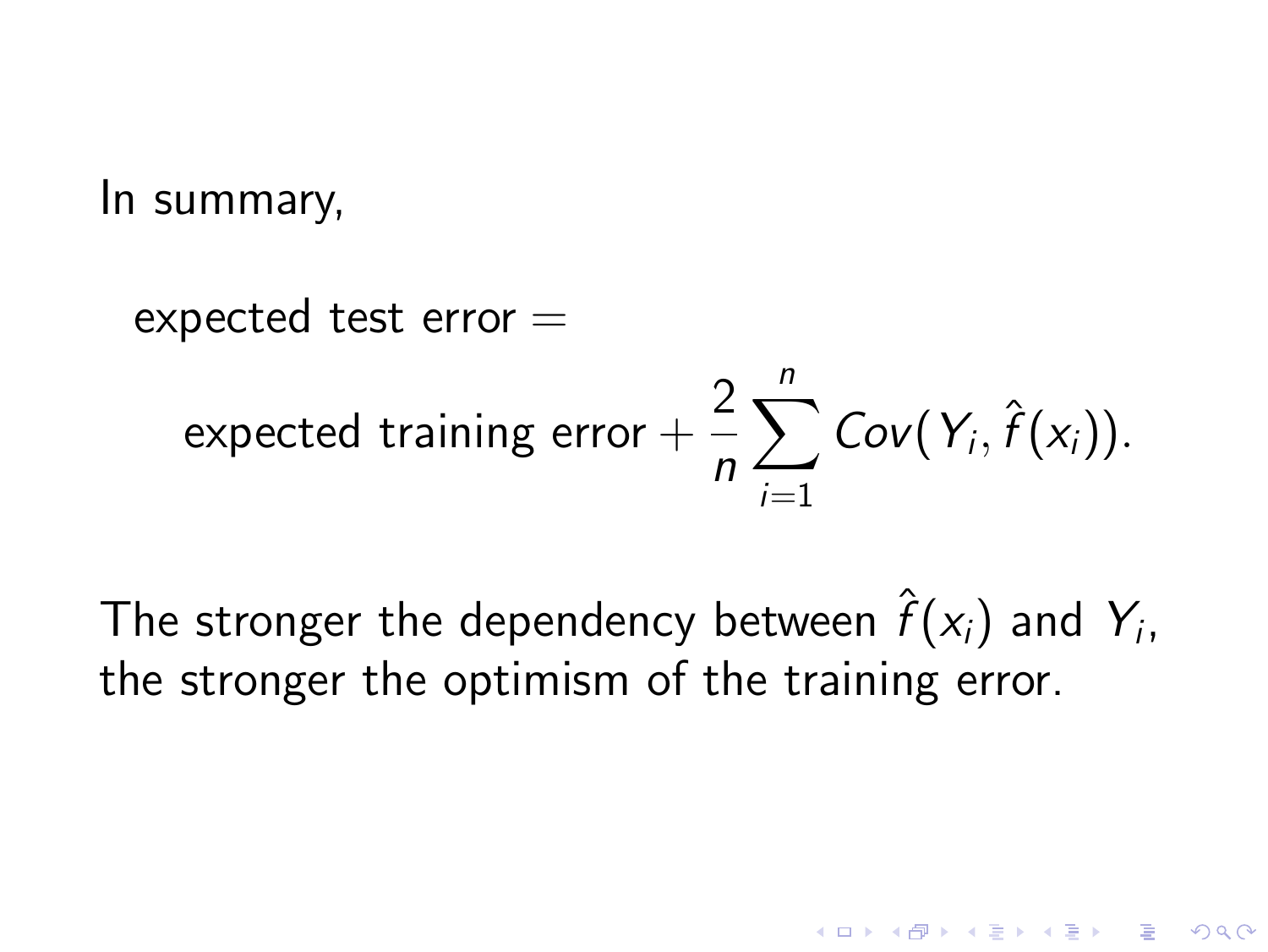## Linear Learning Methods

For linear methods where the predictions on the training set depend linearly on the input labels, the covariance can be computed exactly.

For example, the least squares regression algorithm learns a function of the form

$$
f(x)=\sum_{j=1}^d \alpha_j \phi_j(x),
$$

4 D > 4 P + 4 B + 4 B + B + 9 Q O

where  $\phi_i$  are appropriate basis functions (coordinates, polynomials, etc.).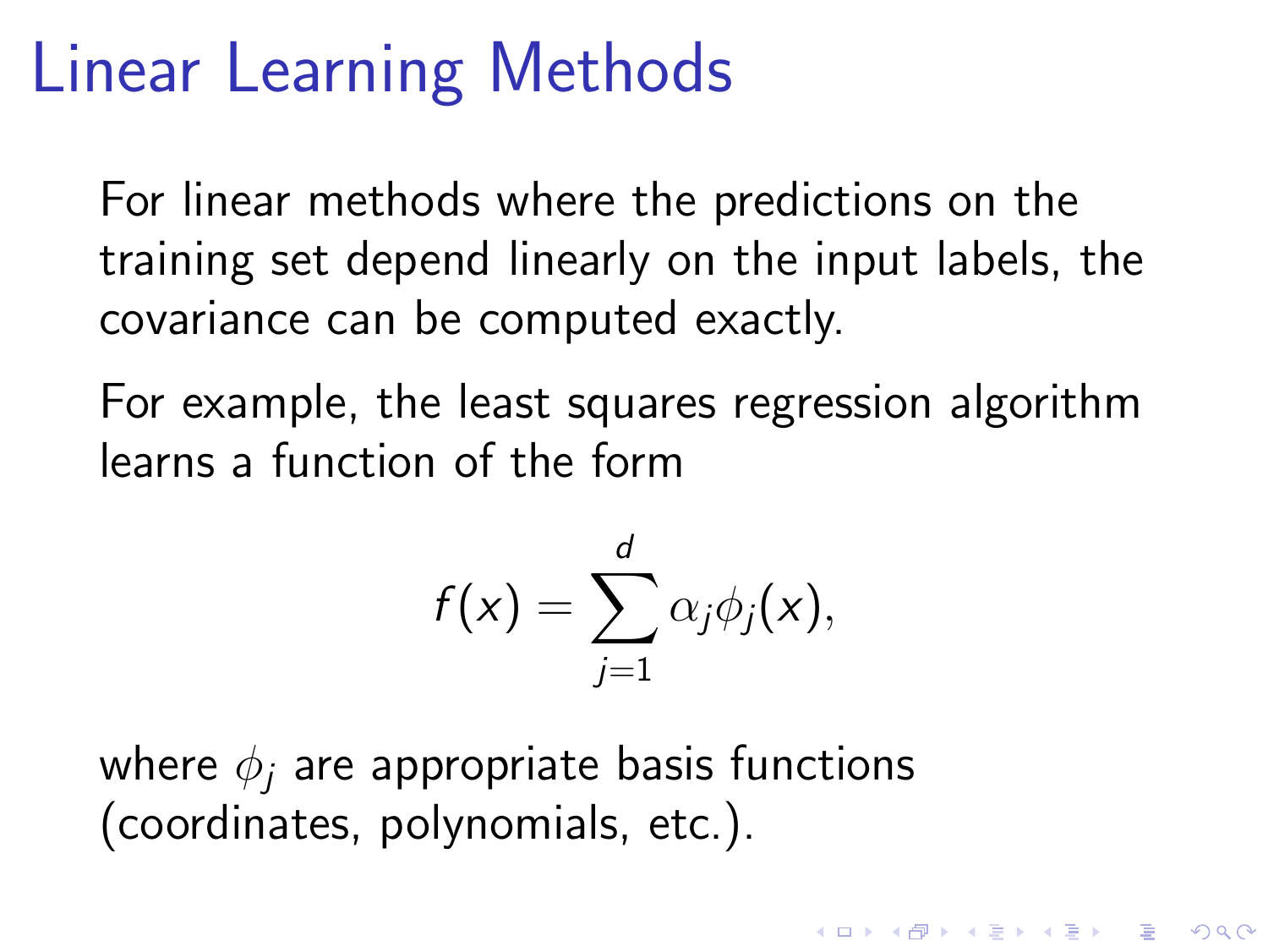### Linear Learning Methods

For such methods, we have seen that the  $\alpha$  which minimizes the quadratic loss can be computed in closed form as

$$
\alpha = AY,
$$

where  $Y = (Y_1, \ldots, Y_n)$ , and A is some matrix. The *in-sample predictions*  $\hat{Y} = (\hat{f}(x_1), \ldots, \hat{f}(x_n))$ are then given by

$$
\hat{Y} = \Phi A Y = SY
$$
 "hat matrix"

where  $\Phi_{ii} = \phi_i(x_i)$ , for  $1 \le i \le n$ ,  $1 \le j \le d$ .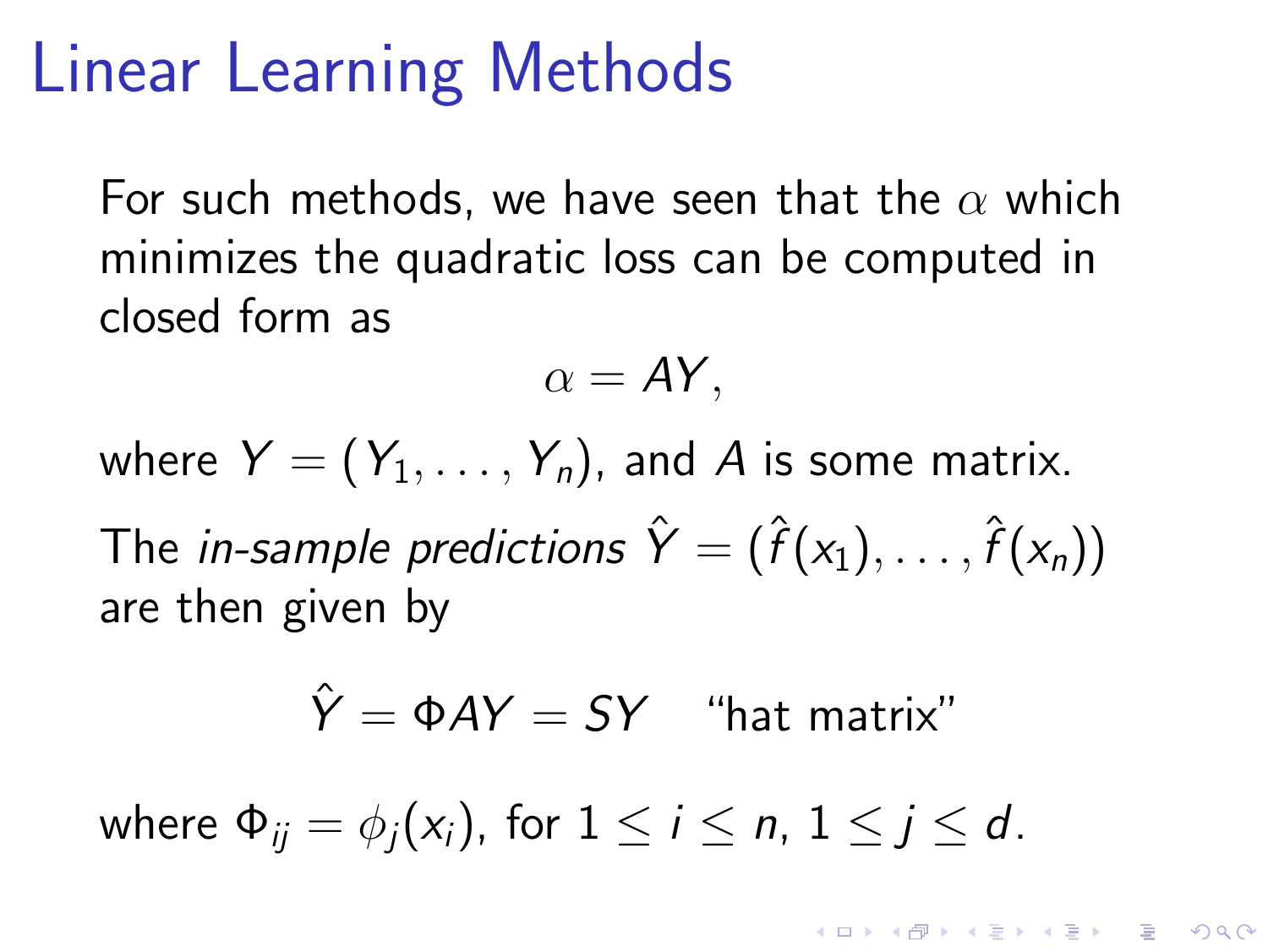#### We assume that

$$
f(x)=Y_i+\varepsilon_i,
$$

where the  $\varepsilon_i$  are i.i.d. normally distributed with mean zero and variance  $\sigma_{\varepsilon}^2$ ε .

(This is a standard setup for regression).  $\hat{y}$   $\hat{y}$   $\hat{y}$   $\hat{y}$   $\hat{y}$   $\hat{y}$ 

$$
ext{If } Y = SY, \text{ then}
$$

$$
\sum_{i=1}^n \text{Cov}(Y_i, \hat{Y}) = \text{trace}(S)\sigma_{\varepsilon}^2.
$$

**KORK ERKER ADE YOUR**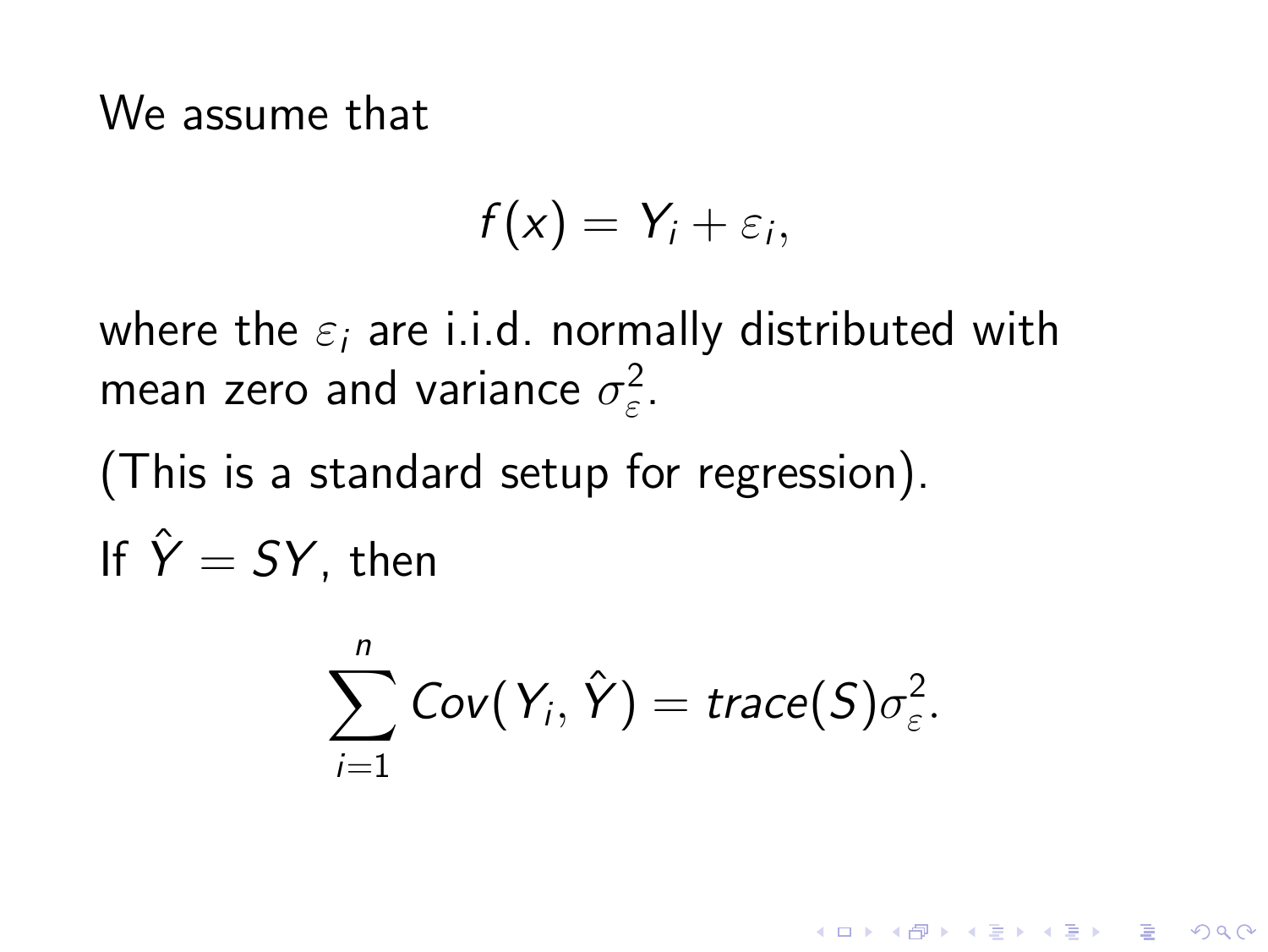### Proof

Note that  $\sum_{i=1}^n\mathsf{Cov}(\mathsf{Y}_i,\hat{\mathsf{Y}}_i) =$  trace  $\mathsf{Cov}(\mathsf{Y},\hat{\mathsf{Y}})$ , and

$$
Cov(Y, \hat{Y}) = E(Y\hat{Y}^t) - E(Y)E(\hat{Y})^t.
$$

Let us define

$$
F = (f(x_1), \ldots, f(x_n)),
$$
  

$$
\varepsilon = (\varepsilon_1, \ldots, \varepsilon_n)
$$

**KORK ERKER ER AGA** 

such that  $Y = F + \varepsilon$ ,  $\hat{Y} = S(F + \varepsilon)$ .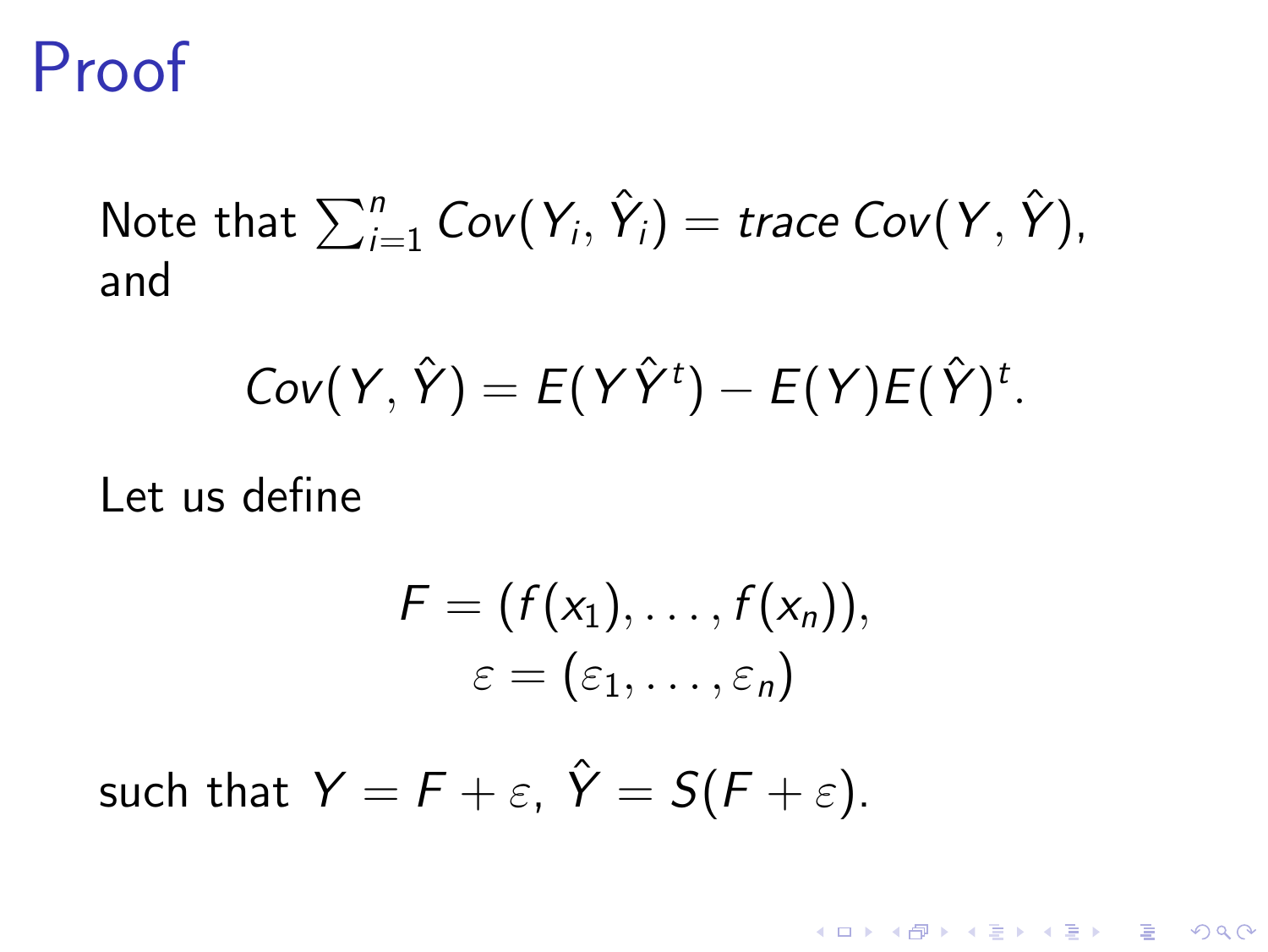#### Then:

$$
E(Y\hat{Y}^t) = E(YY^tS^t) = E((F + \varepsilon)(F + \varepsilon)^tS^t) = FF^tS^t + E(\varepsilon\varepsilon^t)S^t + E(\varepsilon)F^tS^t + FE(\varepsilon)^tS^t.
$$

Note that  $E(\varepsilon)=0$ , and that  $E(\varepsilon\varepsilon^t)=\sigma_\varepsilon^2$  $\frac{2}{\varepsilon}$ .

Now,

 $\Box$ 

$$
Cov(Y, \hat{Y}) = E(Y\hat{Y}^t) - E(Y)E(\hat{Y})^t
$$
  
=  $FF^tS^t + \sigma_{\varepsilon}^2S^t - FF^tS^t = \sigma_{\varepsilon}^2S^t.$ 

K ロ K K (P) K (E) K (E) X (E) X (P) K (P)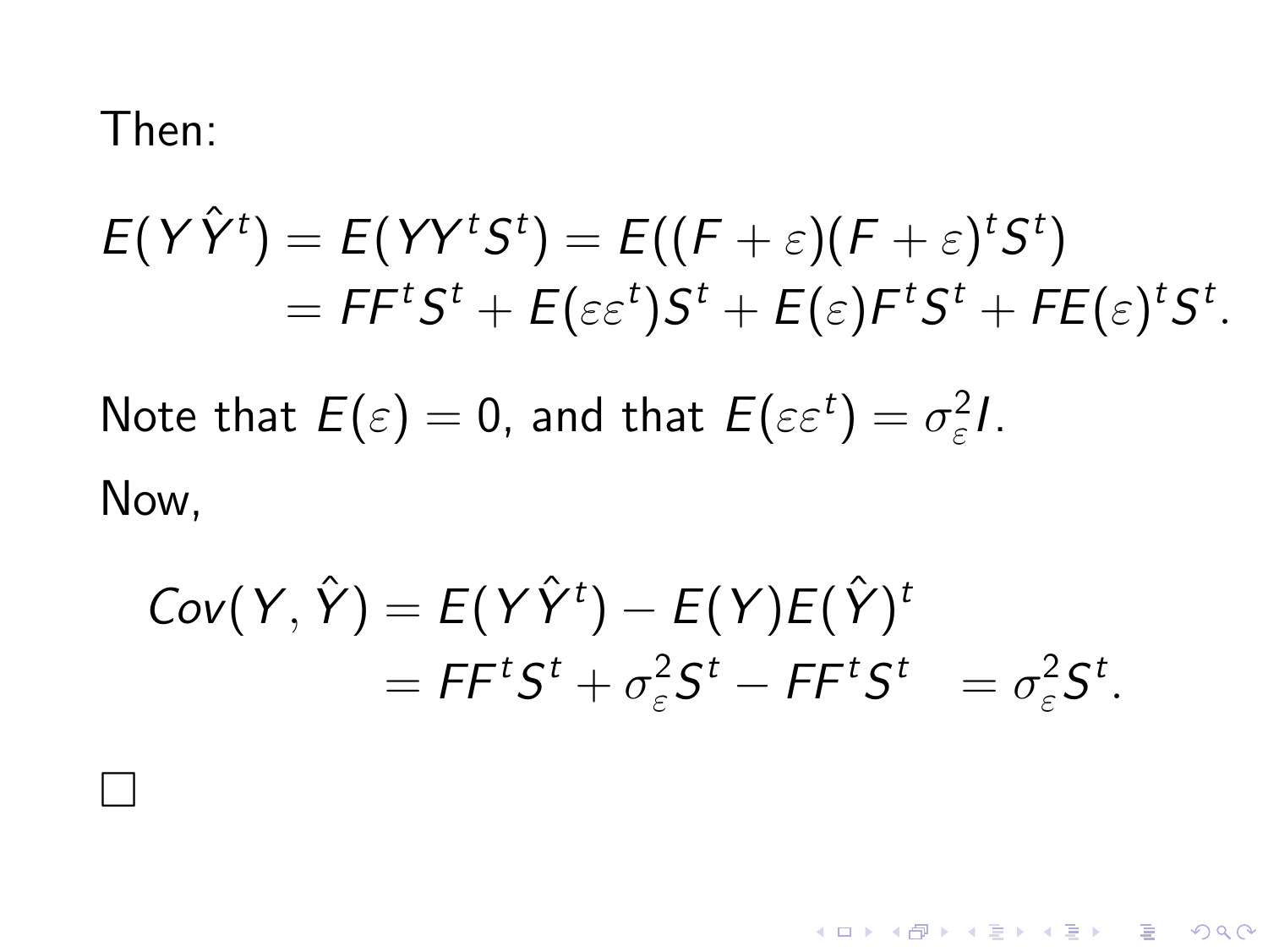## Comments

- For the unregularized case, trace(S) = d, the number of basis functions.
- $\triangleright$  For this reason, trace(S) is also often called the effective degrees of freedom
- $\triangleright$  Also for non-linear methods, a similar quantity can be defined by

$$
df = E\left[trace\left(\frac{\partial \hat{Y}}{\partial Y}\right)\right]
$$

**KORK ERKER ADE YOUR** 

(again for fixed  $x_i$ ).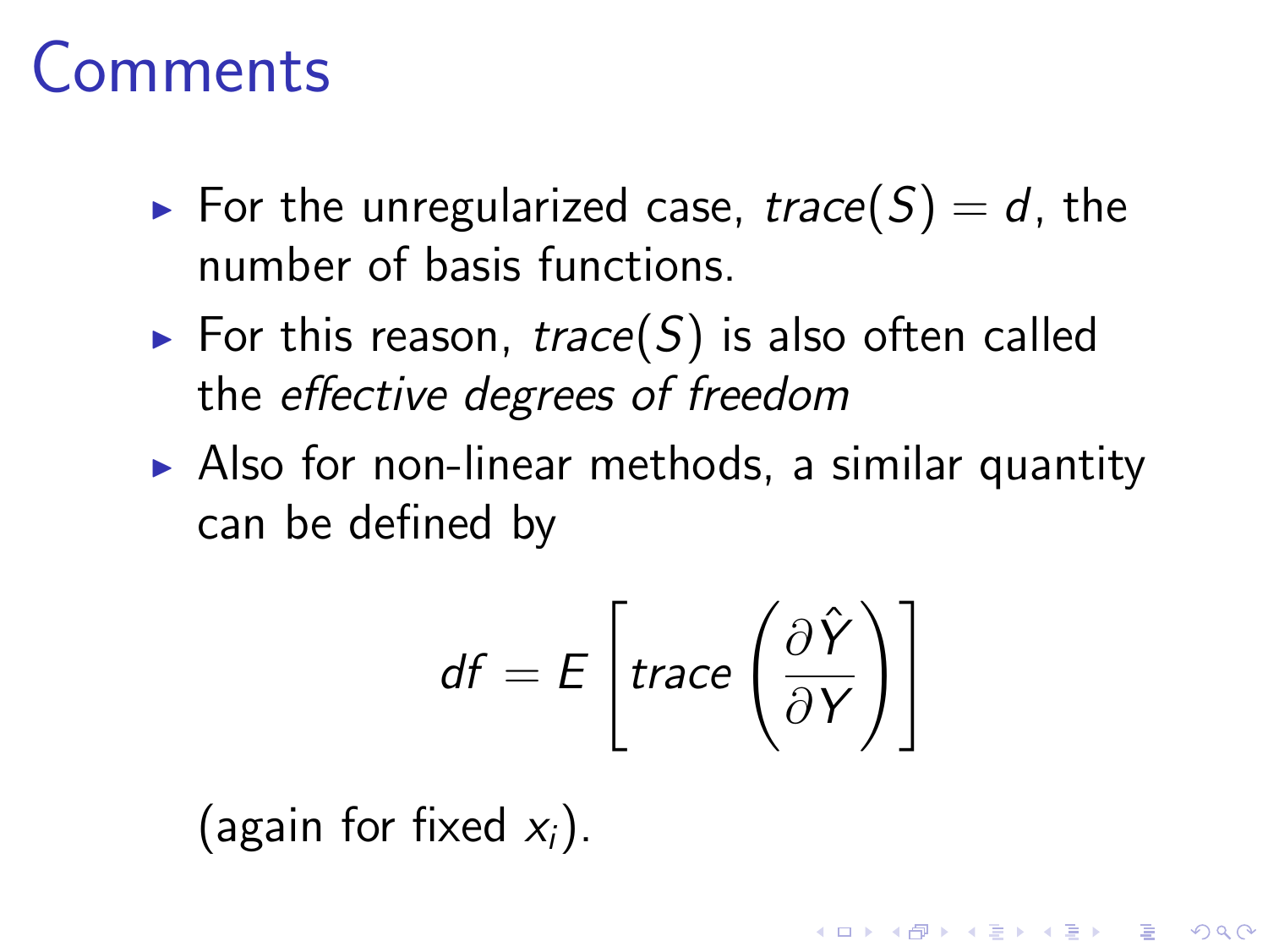## Correcting the Optimism

of the training error for linear learning methods

The idea is to estimate *op* and then get an estimate of the true test error by adding it to the training error.

It holds that

$$
E(\hat{\mathcal{R}}'(\hat{f})) = E(\hat{\mathcal{R}}(\hat{f})) + \frac{2}{n} \sum_{i=1}^{n} Cov(Y_i, \hat{f}(x_i))
$$
  
=  $E(\hat{\mathcal{R}}(\hat{f})) + \frac{2}{n} trace(S)\sigma_{\varepsilon}^{2}$ .

**KORK ERKER ADE YOUR** 

We need estimates for  $E(\hat{\cal R}(\hat{f}))$  and  $\sigma_{\varepsilon}^2$ ε .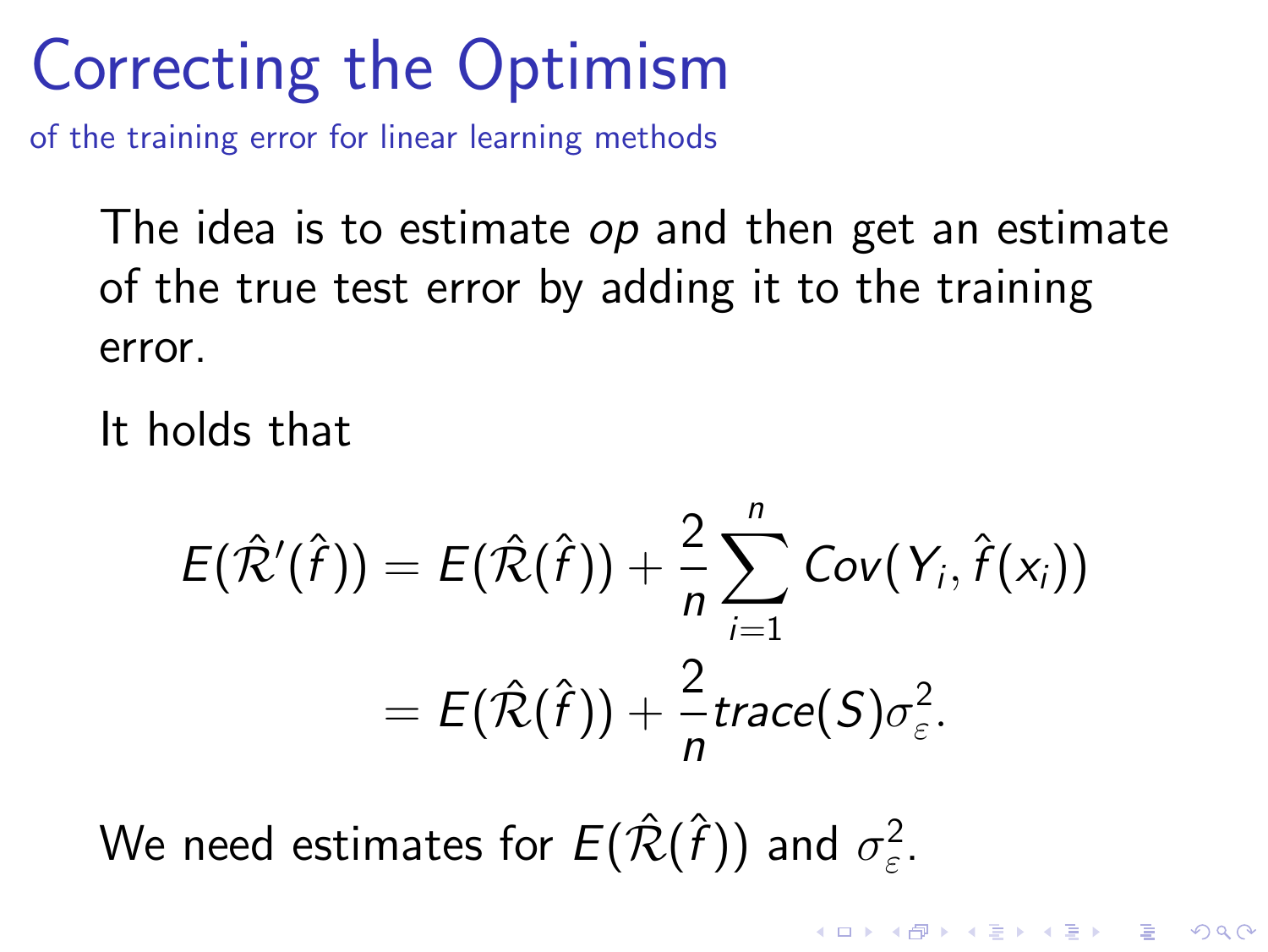# The  $C_p$ -statistics

- $\triangleright$  We estimate the expected training error by the training error we actually observe.
- In order to estimate the noise, one typically takes a "low-bias" model. Practically, one takes a complex model and estimates

$$
\hat{\sigma}_{\varepsilon}^2 = \frac{\hat{\mathcal{R}}(\hat{f})}{n - \text{trace}(\mathcal{S})}.
$$

Resulting estimator:

$$
C_p = \hat{\mathcal{R}}(\hat{f}) + \frac{2}{n} \text{trace}(s) \hat{\sigma}_{\varepsilon}^2.
$$

**KORK ERKER ADE YOUR**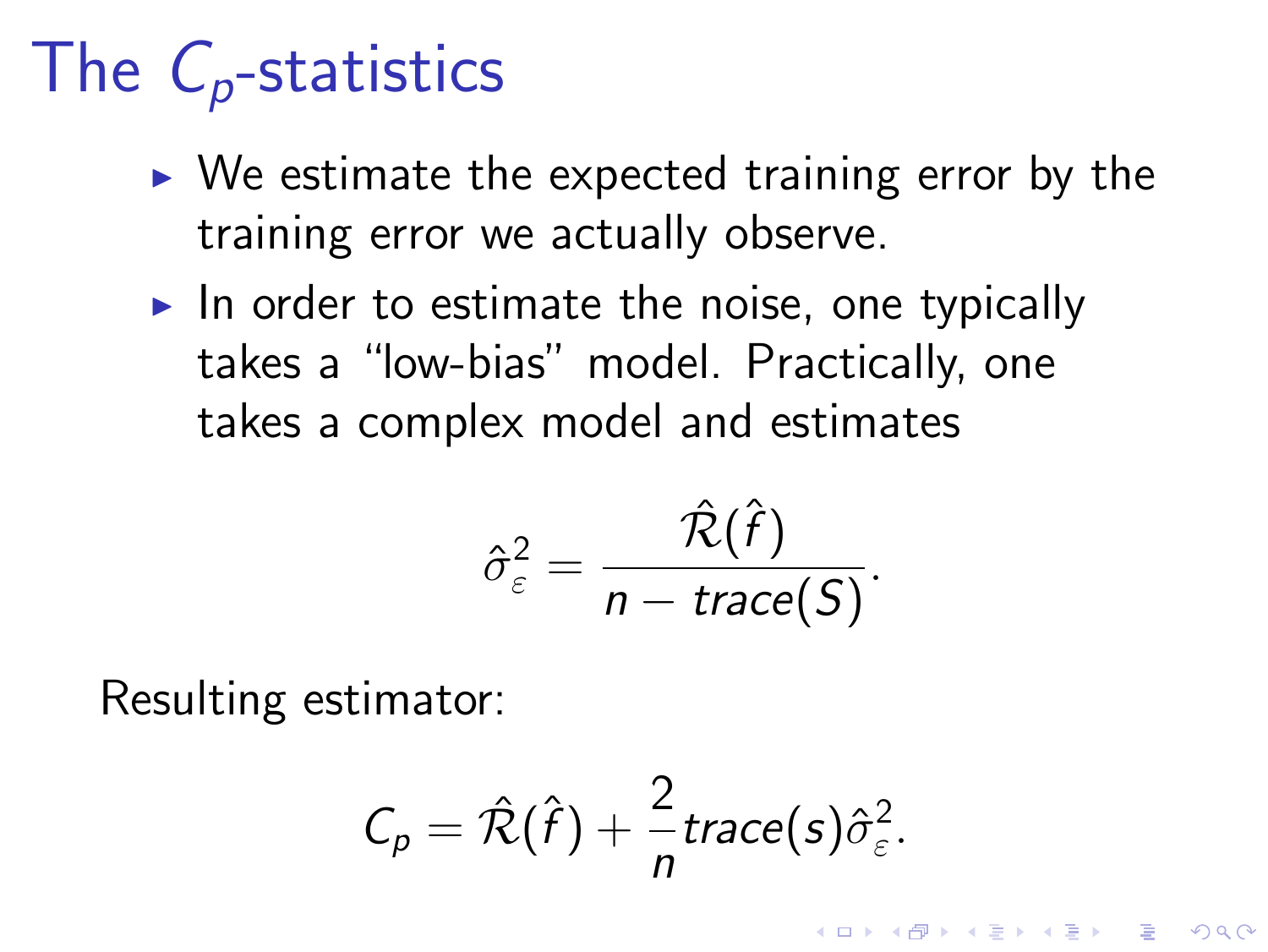## Comments

- $\triangleright$  We have only discussed the case where the  $x_i$ are fixed, but actually we are interested in the error on new samples.
- $\triangleright$  Nevertheless, the criterion often works, because the relative performance differences are predictive for the true performance differences.

**KORK ERKER ADE YOUR**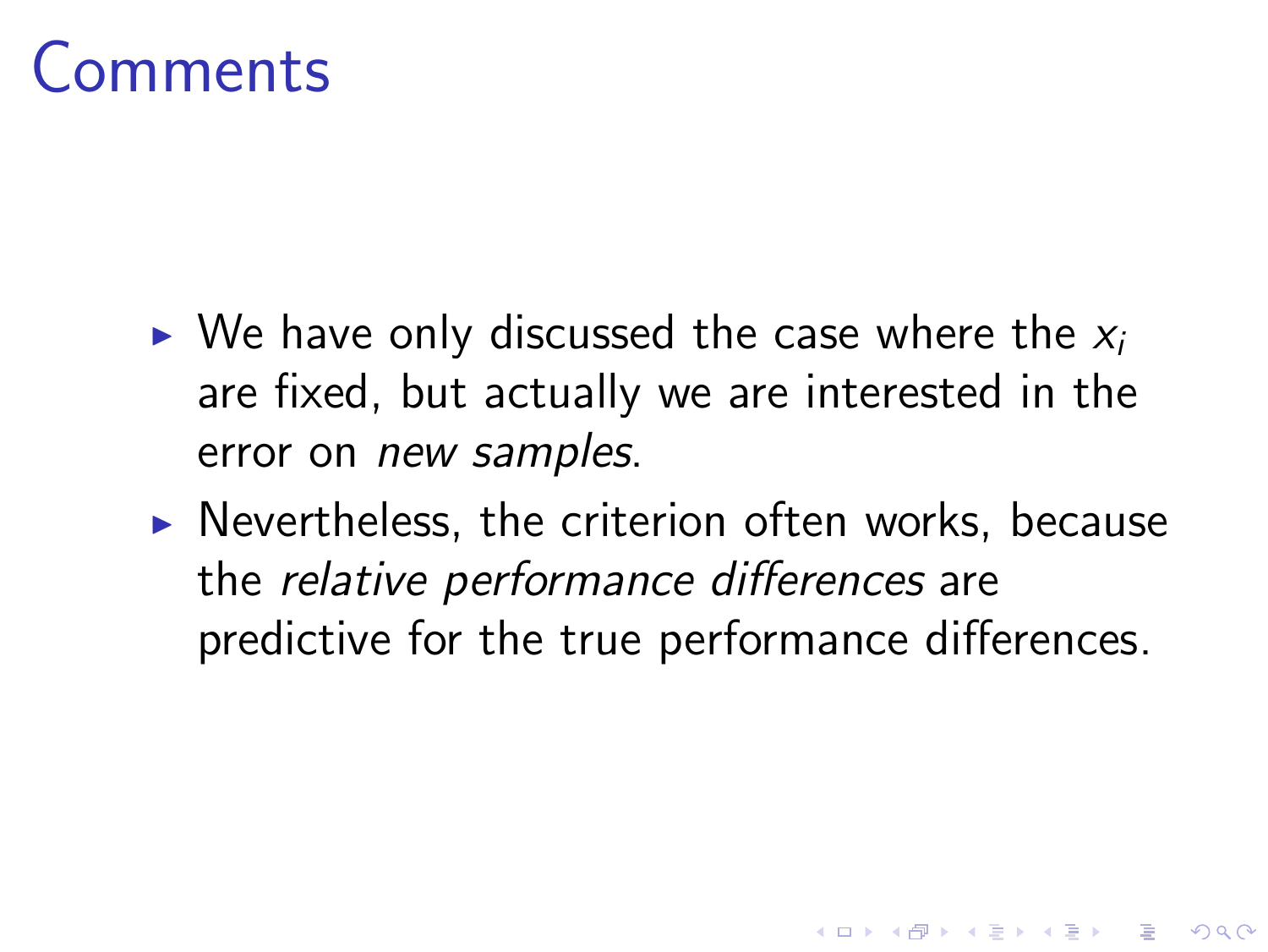## Related Methods

 $\triangleright$  AIC (Akaike Information Criterion)

$$
AIC = -2loglik + \frac{2d}{n}.
$$

More general than the  $C_p$  statistic, but identical for the setting discussed.

 $\triangleright$  BIC (Bayesian Information Criterion)

$$
BIC = -2\log lik + (\log n)d.
$$

For our setting:

$$
BIC = \frac{n}{\sigma^2} \left( \hat{\mathcal{R}}(\hat{f}) + (\log n) \frac{d}{n} \right).
$$